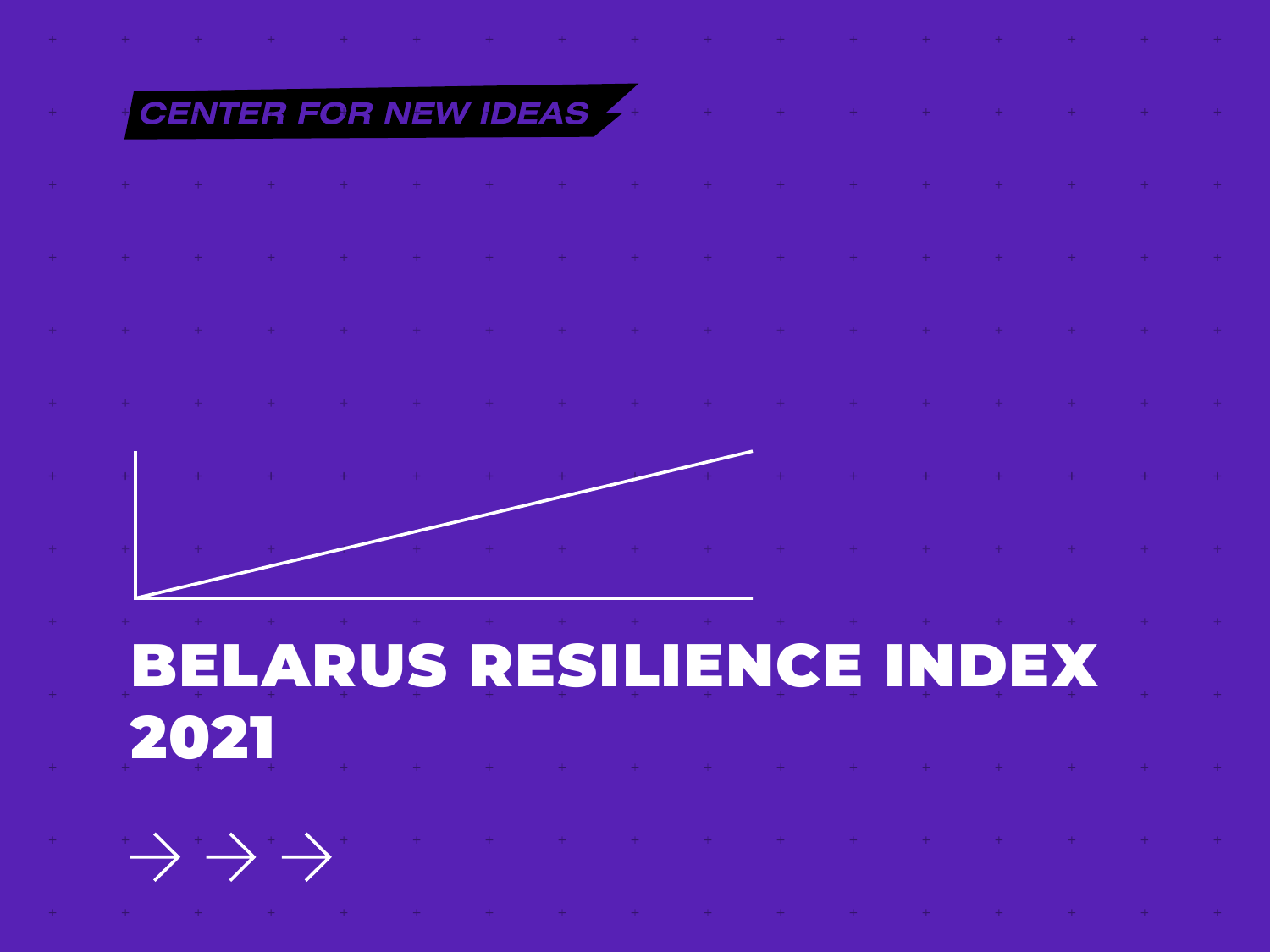This project was conceived and carried out before the start of the war in Ukraine—a conflict in which the Belarusian government is directly involved. Naturally, this turn of events has catastrophic implications for the situation in Belarus when compared to the one described in this project. Nevertheless, we believe that the main conclusions of this research remain relevant today.

BELARUS RESILIENCE INDEX: 2021 <sup>2</sup> PREFACE Even before the war began, the political and information spheres in Belarus were in crisis. The economic situation was slightly cheerier, although we would like to underline once again that this was before the outbreak of the war and the subsequent sanctions on Belarus. The social sphere remained more or less viable despite the incessant repression, although it was stagnating.

Belarus's involvement in Russia's war against Ukraine will have a colossal impact on all components of the system that is Belarus.

The low ratings assigned to all spheres can be attributed to the political crisis. Before the war, solving problems in Belarus's political sphere may have been the most urgent priority; today, however, it can be argued that almost all spheres of life in the country require a new start.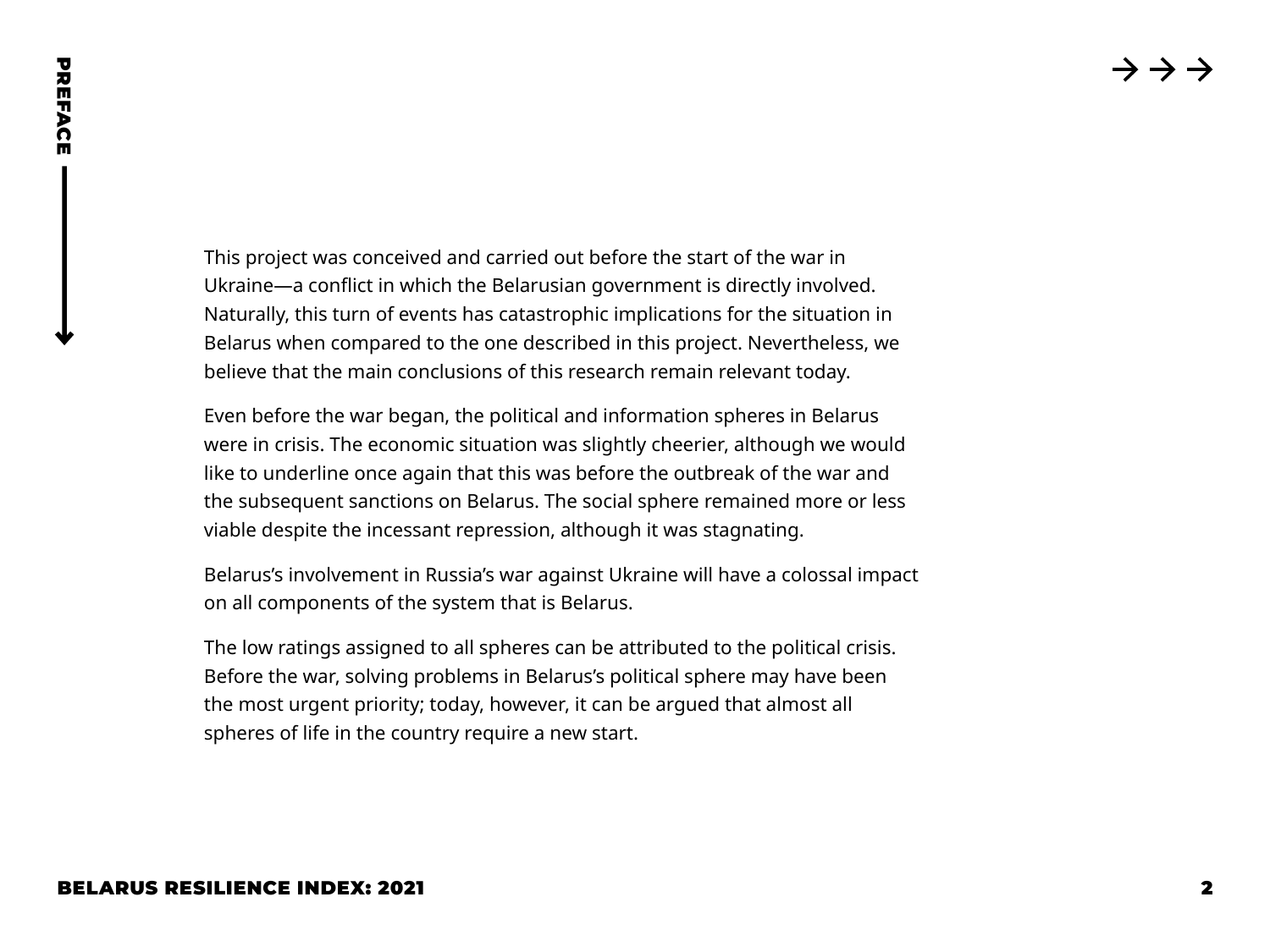The objective of the Resilience Index is to analyze the ramifications of a host of challenges that shook Belarus in 2020–2021. These events clearly demonstrate how vulnerable a system that had previously seemed unshakable can be. Even then, Belarusian society as a system could only be described as being in crisis.

The Resilience Index (RI), which was calculated for the country as a whole as well as 3. several levels deeper, allows us to identify the most stable and vulnerable elements in Belarus's structure as a "large system." Under the current circumstances, understanding the strong and weak sides of the Belarusian socio-cultural system can serve as a starting point to determine priorities for reforming—and deconstructing—Belarus as a system.

- 1. The total RI of the country is 1.88, meaning that Belarus is in crisis.
- 2. In 2021 the political (-2.75) and media spheres (-2.46) were in the direst condition. Within these domains, the most problematic areas included domestic policy (-4.55) and law and order (-3.35), as well as the environment for media work (-4.67). Despite the Belarusian "export miracle", this complex crisis has also affected the economic sphere (-1.44): here, highly indicative were the negative estimates of the quantity and quality of resources for further economic growth (-2.42).
- 3. The repressions that unfolded after the Belarusian revolution of 2020 caused the social sphere to stagnate (-0.87). Problems related to interactions between society and the state were particularly acute (-3.25).
- BELARUS RESILIENCE INDEX: 2021<br>
BELARUS RESILIENCE INDEX: 2021<br>
BELARUS RESILIENCE INDEX: 2021<br>
BELARUS RESILIENCE INDEX: 2021<br>
BELARUS RESILIENCE INDEX: 2021<br>
BELARUS RESILIENCE INDEX: 2021<br>
BELARUS RESILIENCE INDEX: 202 4. The only concrete areas to receive positive assessments were related to infrastructure: social infrastructure (0.36) in the political sphere, communications infrastructure in the information sphere (0.98), and the activities of Belarusians abroad in the social sphere (2.08). Several areas, such as domestic policy (-4.55) and the environment for media work (-4.67), are on the verge of collapse. Likewise, law and order (-3.35), foreign policy (-3.27), relations between society and the state (-3.25), and media diversity (-3.47) are in a critical condition.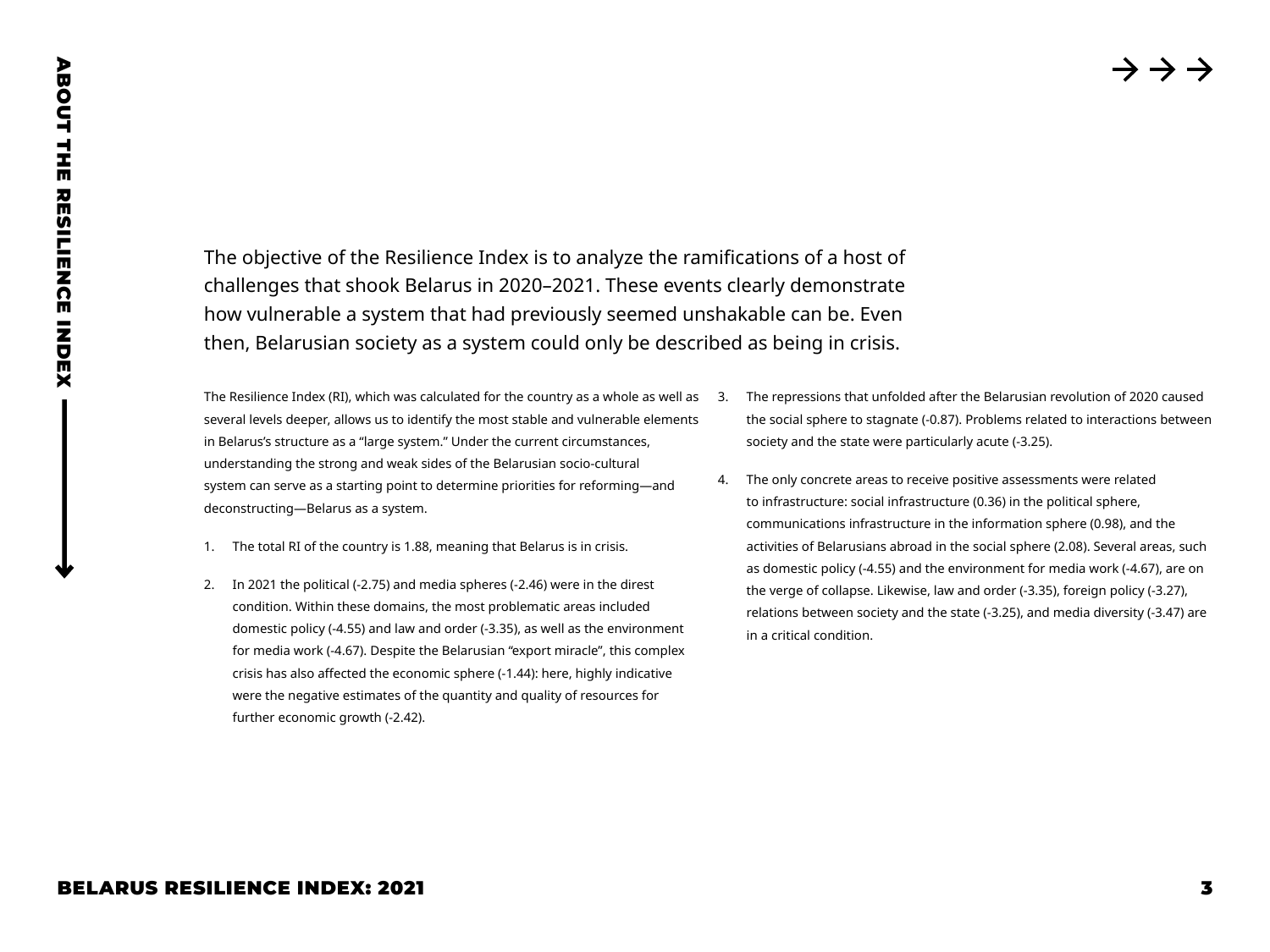| <b>INDEX 2021</b>                                          | 5              |
|------------------------------------------------------------|----------------|
| <b>POLITICAL SPHERE</b>                                    | 6              |
| <b>INFORMATION SPHERE</b>                                  | $\overline{7}$ |
| <b>ECONOMIC SPHERE</b>                                     | 8              |
| <b>SOCIAL SPHERE</b>                                       | 9              |
| <b>CONCLUSIONS</b>                                         | 10             |
| <b>METHODOLOGY</b>                                         | 12             |
| <b>STRUCTURE OF THE BELARUS</b><br><b>RESILIENCE INDEX</b> | 14             |
| <b>WHAT IS RESILIENCE?</b>                                 | 15             |
| <b>AUTHORS</b>                                             | 17             |
| <b>EXPERTS</b>                                             | 18             |
| <b>APPENDIX</b>                                            | 19             |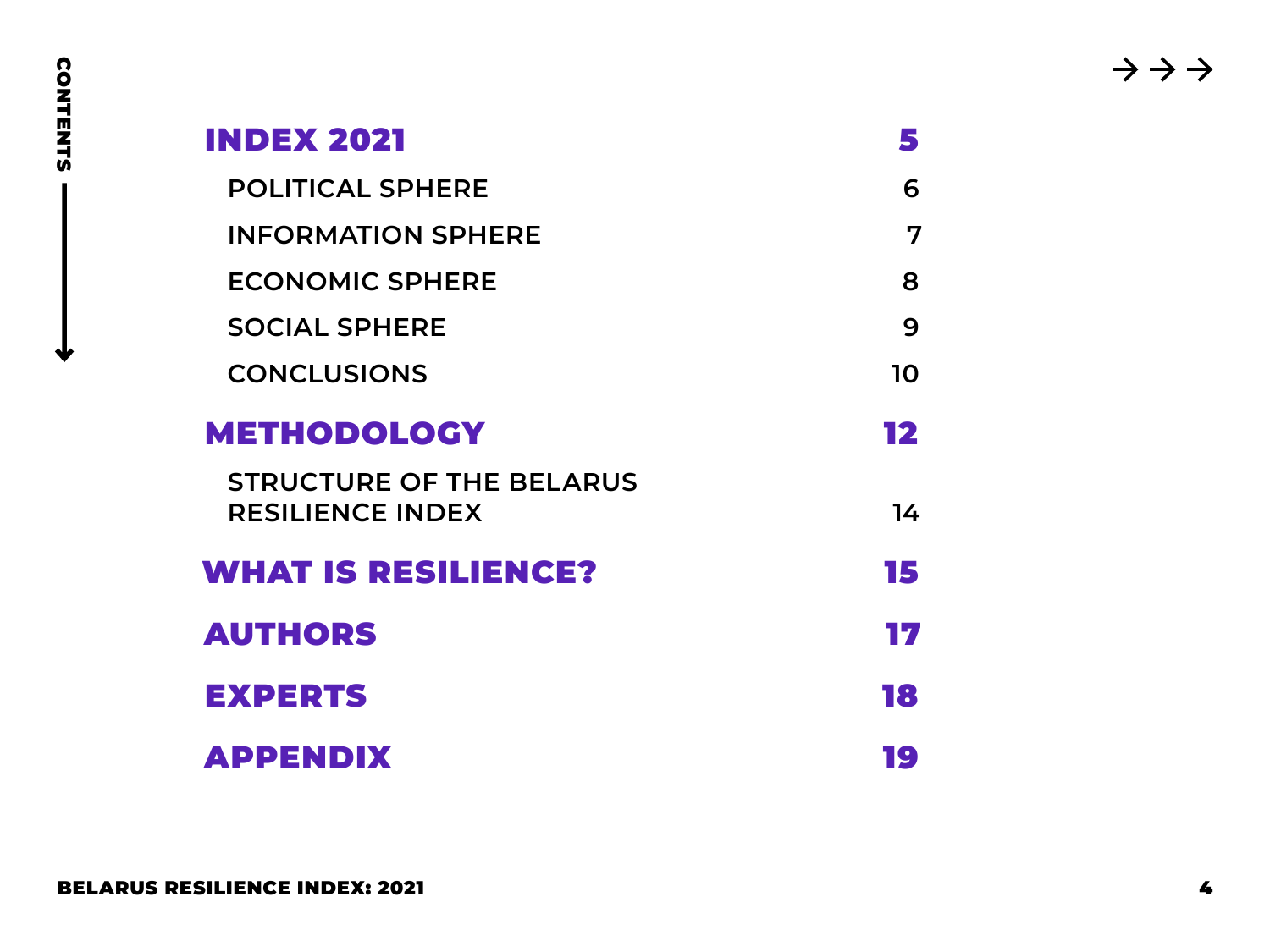# <span id="page-4-0"></span>THE RESILIENCE INDEX

is a new approach to assessing the current state of a country as a multifaceted system. During our research, we interviewed 39 Belarusian experts to assess the resilience of four domains: the political, economic, social, and information spheres.

The main objective of the Index is to determine the areas in which Belarus is most vulnerable or most resilient (capable of overcoming crises, adapting to their consequences, and evolving).

#### BELARUS RESILIENCE INDEX: 2021

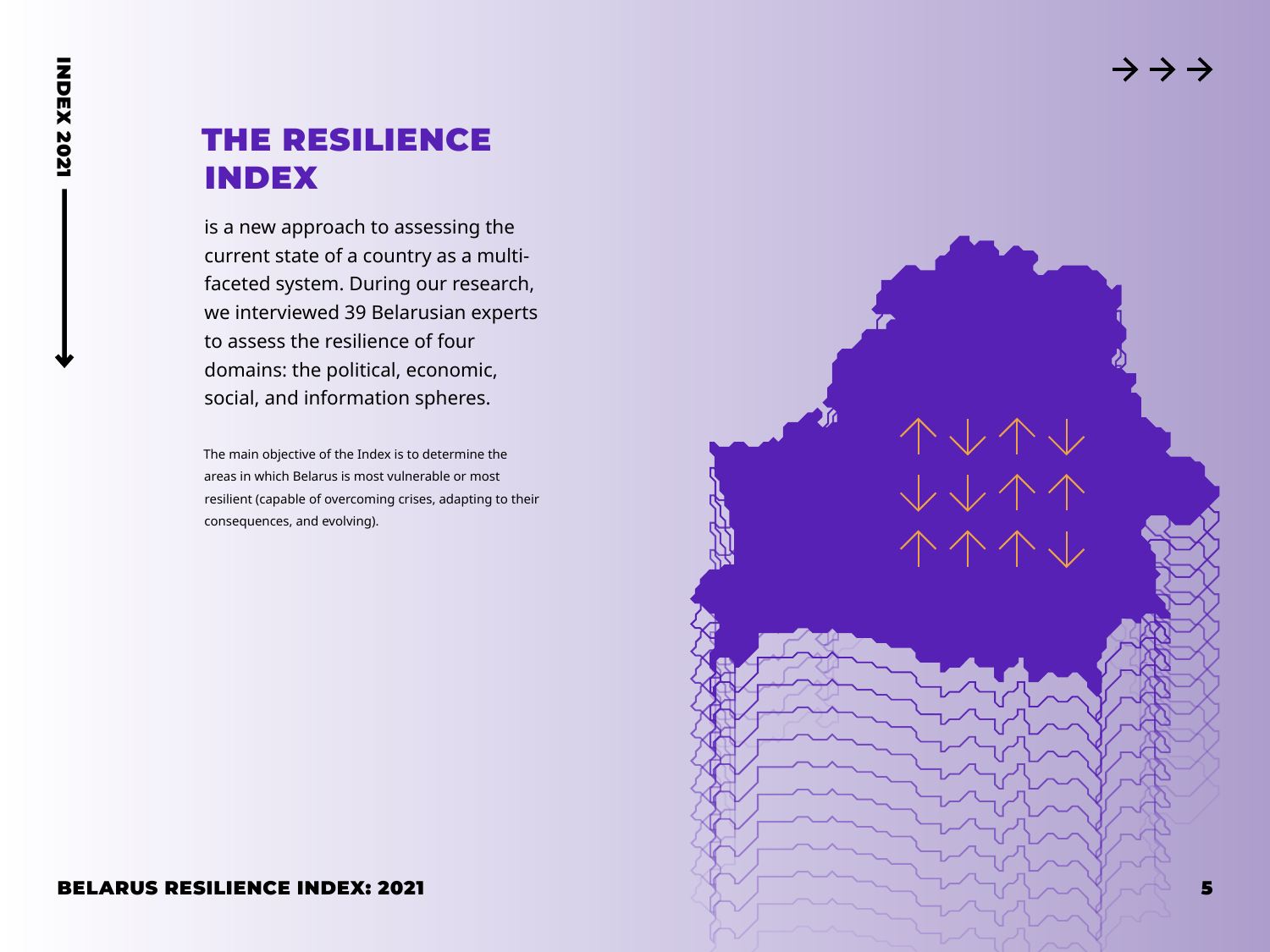0  $\longrightarrow$  +5

 $-5 \leftarrow$ 

# <span id="page-5-0"></span>POLITICAL SPHERE

The experts determined that the **political sphere** is in the direst situation. Its resilience index (RI) was -2.75 points.

The main factor shaping this state of affairs is **domestic policy**, where the situation is on the verge of collapse (RI = -4.55). Here, experts point to the extreme *lack of transparency and legitimacy of electoral processes* (RI = -4.83), the *lack of any functioning separation of powers* (RI = -4.83), and the *resistance of the regime to the political activity of citizens* (RI = -4.67).

Extremely negative assessments were also assigned to components of the political sphere such as **law and order** (RI = -3.35) and **foreign policy** (RI = -3.27); the **public administration system** was determined to be in crisis (RI = -2.92). What's more, this latter area featured one of the lowest scores in the entire political sphere, which went to *proactive collaboration between the government and society* (RI = -4.75).

Only one area in the political sphere received a positive, albeit low, rating: **social infrastructure** (RI = 0.36). Indicators such as *reliable healthcare system* (RI = +1.38) and *developed and modern housing infrastructure* (+1.28) received the highest ratings. The social security system also received a positive rating (RI = 0.38).

| $-2,75$                                                    |  |
|------------------------------------------------------------|--|
| -2,92                                                      |  |
| Effective coordination between state actors<br>$-1,50$     |  |
| $-3,17$                                                    |  |
| Mutual understanding between the authorities<br>$-3,08$    |  |
| $-4,75$                                                    |  |
| $-2,08$                                                    |  |
| -3.35                                                      |  |
| $-4,50$                                                    |  |
| $-4,42$                                                    |  |
| Competent and conscientious police force<br>$-4,00$        |  |
| $-2,67$                                                    |  |
| Effective crime prevention and deterrence<br>$-1,17$       |  |
| 0,36                                                       |  |
| 0,38                                                       |  |
| 1,38                                                       |  |
| $-0,60$                                                    |  |
| $-0,20$                                                    |  |
| Developed, modern housing infrastructure<br>1,28           |  |
| $-4,55$                                                    |  |
| Transparent and legitimate electoral processes<br>$-4.83$  |  |
| $-4,67$                                                    |  |
| $-4,00$                                                    |  |
| $-4,58$                                                    |  |
| Tolerance of the political activity of citizens<br>$-4,67$ |  |
| $-3,27$                                                    |  |
| $-3,58$                                                    |  |
| $-4.25$                                                    |  |
| $-3,08$                                                    |  |
| Contribution to the activities of international<br>$-2,58$ |  |
| $-2,83$                                                    |  |
|                                                            |  |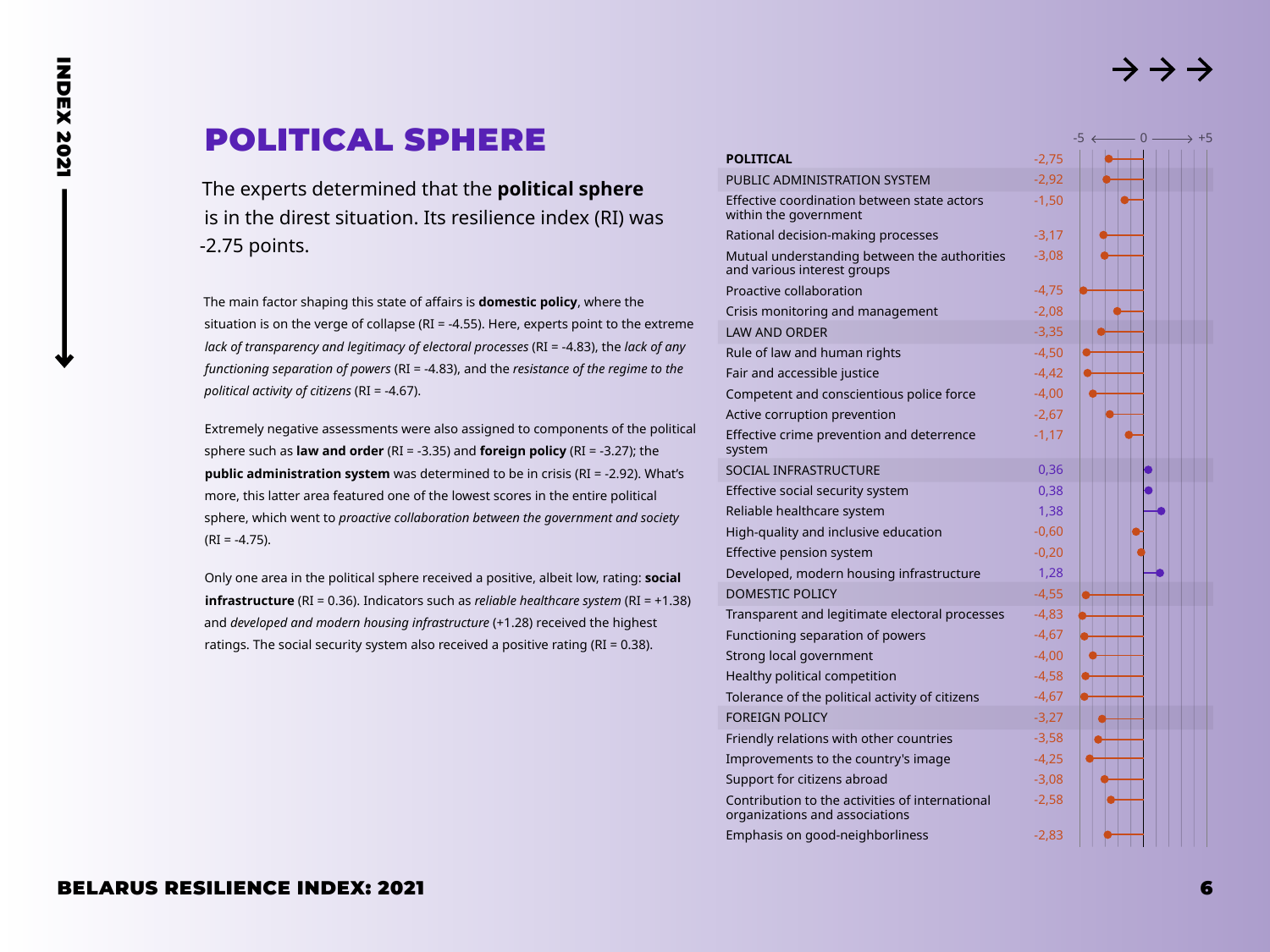$-0 -$ 

# <span id="page-6-0"></span>INFORMATION SPHERE

Similarly to the political sphere, the **information sphere** was deemed to be in crisis (RI = -2.46) by experts.

The most drastic conditions can be observed in the area **friendly environment for media work**. Experts assigned it -4.67 points (the lowest rating of any area in the Index). Each of the indicators in this area received less than -4.5 points (*physical danger to journalists; legal, technical, and ideological barriers to journalistic work*).

The **media diversity** area is also in a critical condition (RI = -3.47). Here, major problems include *monopolization of the media landscape* (RI = -4.89) and *the closed nature of the information space* (RI = -4.33).

Experts assessed the **responsibility of media actors** as being in crisis (RI = -2.69). This can be partially attributed to the fact that the *democratic nature of the government's information policy* received the lowest possible score: -5 (it was the only indicator to do so).

The only area in the information sphere to receive a positive rating was **infrastructure** (RI = 0.98). Here, the indicators with the highest scores were *prices for information and communication services* (IR = 2.67; it had the second highest score among all of the index's positive indicators).

| <b>INFORMATION</b>                                                | $-2,46$ |  |  |
|-------------------------------------------------------------------|---------|--|--|
| INFRASTRUCTURE                                                    | 0,98    |  |  |
| Diverse, accessible information and<br>telecommunication networks | 0,33    |  |  |
| Fast information system                                           | 1,67    |  |  |
| Prices for telecommunication services                             | 2,67    |  |  |
| Widespread media literacy                                         | $-0,75$ |  |  |
| FRIENDLY ENVIRONMENT FOR MEDIA WORK                               | $-4,67$ |  |  |
| Safety for journalists                                            | $-4,56$ |  |  |
| Absence of legal barriers                                         | $-4,67$ |  |  |
| Absence of technical barriers                                     | $-4,78$ |  |  |
| Absence of ideological barriers                                   | $-4,67$ |  |  |
| <b>MEDIA DIVERSITY</b>                                            | $-3,47$ |  |  |
| Multi-level media sources                                         | $-2,11$ |  |  |
| De-monopolized media space                                        | $-4,89$ |  |  |
| Media openness                                                    | $-4,33$ |  |  |
| Support for domestic media outlets                                | $-2,56$ |  |  |
| RESPONSIBILITY OF MEDIA ACTORS                                    | $-2,69$ |  |  |
| Inclusiveness of publications and topics                          | $-0,78$ |  |  |
| Independent information policy                                    | $-2,67$ |  |  |
| Standards of journalistic ethics                                  | $-2,33$ |  |  |
| Democratic nature of the state's<br>information policy            | $-5,00$ |  |  |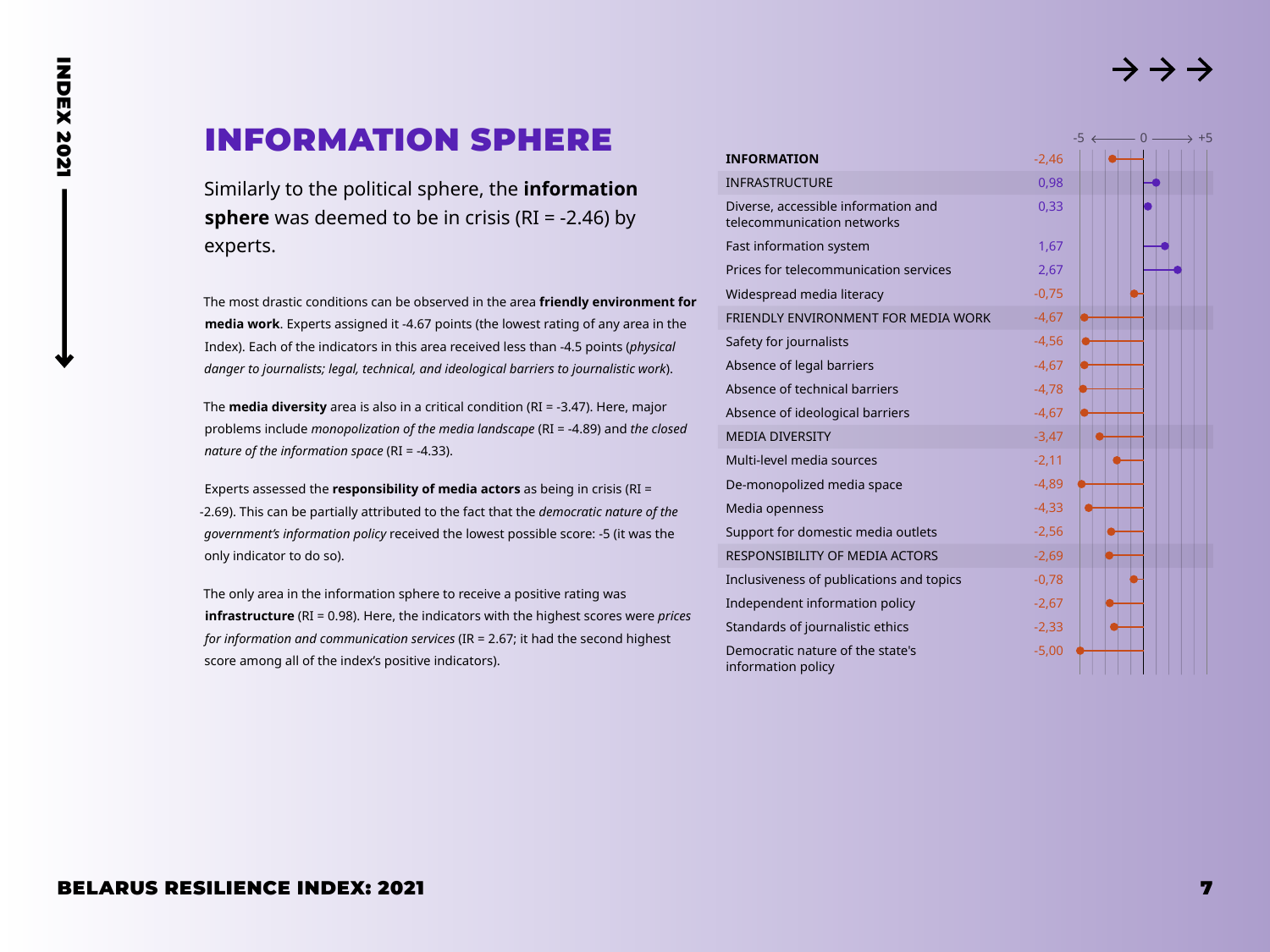# ECONOMIC SPHERE

<span id="page-7-0"></span>**INDEX 2021** INDEX 2021

> Experts assessed the state of affairs of the economic sphere as being in crisis ( $RI = 1.44$ ), although the situation is less dire than that of the previous spheres.

> They were most concerned about **resources for development** (RI = -2.42). The *investment climate* in Belarus is in critical condition (RI = -3.80). Experts also expressed concerns about *encouragement of private enterprise* in the country (RI = -2.70).

The situation surrounding areas such as **labor** and the **economic base** received higher ratings. The former received a score of -1.83 (with *alignment of labor migration with national interests* in a bad state, at RI = -3.50); the latter received -1.63 (the worst score in this area went to *equitable conditions for all forms of business*, at -2.60).

**Budgetary and financial activities** were deemed by experts to be a stagnating area; however, this was the highest-rated area in the economic sphere, at 0.10. There were both positive and negative indicators within it. Positive indicators included *trade balance* (RI = 1.80) and *sufficient gold reserves* (RI = 0.60). Negative indicators included *GDP growth* (RI = 0.90) and *manageable public debt* (RI = -1.1).

|                                                         |         |  |  | → +5 |
|---------------------------------------------------------|---------|--|--|------|
| <b>ECONOMIC</b>                                         | $-1,44$ |  |  |      |
| <b>LABOR</b>                                            | $-1,83$ |  |  |      |
| Employment                                              | $-0,70$ |  |  |      |
| Effective management of unemployment                    | $-1,70$ |  |  |      |
| Rational distribution of income                         | $-1,40$ |  |  |      |
| Alignment of labor migration with national<br>interests | $-3,50$ |  |  |      |
| <b>ECONOMIC BASE</b>                                    | $-1,63$ |  |  |      |
| Diversification of foreign markets                      | $-1,30$ |  |  |      |
| Regional distribution of production                     | $-0,50$ |  |  |      |
| Sectoral economic policy                                | $-2,10$ |  |  |      |
| Equitable conditions for all forms of business          | $-2,60$ |  |  |      |
| <b>BUDGETARY AND FINANCIAL ACTIVITIES</b>               | 0,10    |  |  |      |
| Sufficient gold reserves                                | 0,60    |  |  |      |
| <b>Trade balance</b>                                    | 1,80    |  |  |      |
| Manageable public debt                                  | $-1,11$ |  |  |      |
| GDP growth                                              | $-0,90$ |  |  |      |
| <b>RESOURCES FOR DEVELOPMENT</b>                        | $-2,42$ |  |  |      |
| Favorable investment climate                            | $-3,80$ |  |  |      |
| Pursuit of high technology and innovation               | $-1,40$ |  |  |      |
| Encouragement of private enterprise                     | $-2,70$ |  |  |      |
| Participation in international production chains        | $-1,78$ |  |  |      |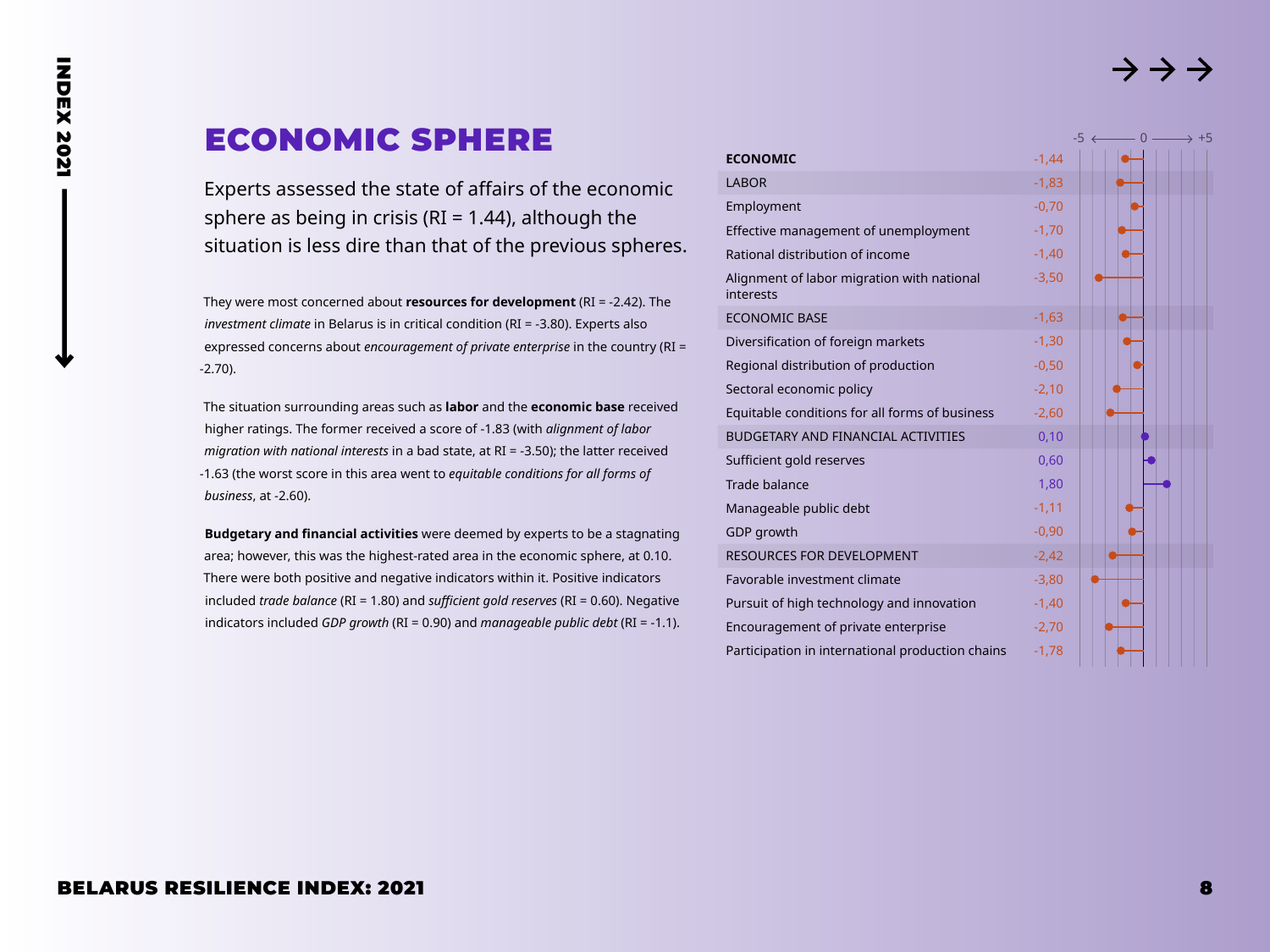$-5 \leftarrow 0 -$ 

# SOCIAL SPHERE

<span id="page-8-0"></span>**INDEX 2021** INDEX 2021

> This sphere received the highest score, although it was still in the negative zone ( $RI = 0.87$ ).

The worst ratings went to **relationship between society and the state**, which was characterized as being in crisis (RI =-3.25). The largest problem here was the *lack of opportunities to participate in political life* (RI = -3.60).

**Public organizations** are also in crisis. The index for this area was -2.7. It could have been even worse, as three out of four indicators in this area received ratings below -3.50 points (*diverse and developed public organizations, regional distribution of public organizations, and inclusiveness of public organizations*); however, the rating was boosted by the higher score assigned to the international activities of public organizations (RI = -0.30).

Experts rated the **national cultural foundation** (RI = -0.22) and **civic culture** (RI = -0.27) as stagnant. In the first of these areas, the highest points went to the indicator *shared culture and a strong collective identity* (RI = 1.33), while the lowest went to *social tolerance* (RI = -1.00). In the second of these areas, the best ratings were assigned to *social solidarity* (RI = 1.56), while the worst went to *opportunities for social activism* (RI = -3.30).

The only area to receive a positive score was **diaspora** (RI = 2.08). Several indicators received particularly high scores, including the *national identity of the diaspora* (RI = 2.70) and *diaspora organizations* (RI = 2.60).

| <b>SOCIAL</b>                                    | $-0,87$ |
|--------------------------------------------------|---------|
| NATIONAL CULTURAL FOUNDATION                     | $-0,22$ |
| Shared culture and a strong collective identity  | 1,33    |
| Social toleration                                | $-1,00$ |
| Preservation of traditional folk culture         | $-0,70$ |
| Cultural capital                                 | $-0,50$ |
| <b>PUBLIC ORGANIZATIONS</b>                      | $-2,70$ |
| Diverse and developed public organizations       | $-3,50$ |
| Regional distribution of public organizations    | $-3,50$ |
| Inclusiveness of public organizations            | $-3,50$ |
| International activities of public organizations | $-0,30$ |
| <b>CIVIC CULTURE</b>                             | $-0,27$ |
| Awareness of civic responsibilities              | 1,22    |
| Social solidarity                                | 1,56    |
| Social activism                                  | $-3,30$ |
| Respect for human rights                         | $-0,56$ |
| RELATIONS BETWEEN SOCIETY AND THE STATE          | $-3,25$ |
| Participation in political life                  | $-3,60$ |
| Trust in public institutions                     | $-2,90$ |
| Participation in the initiatives of state bodies | $-3,30$ |
| Support for public policy                        | $-3,20$ |
| <b>DIASPORA</b>                                  | 2,08    |
| National identity of the diaspora                | 2,70    |
| Diaspora organizations                           | 2,60    |
| Strong ties with the homeland                    | 1,20    |
| Political influence of the diaspora              | 1,80    |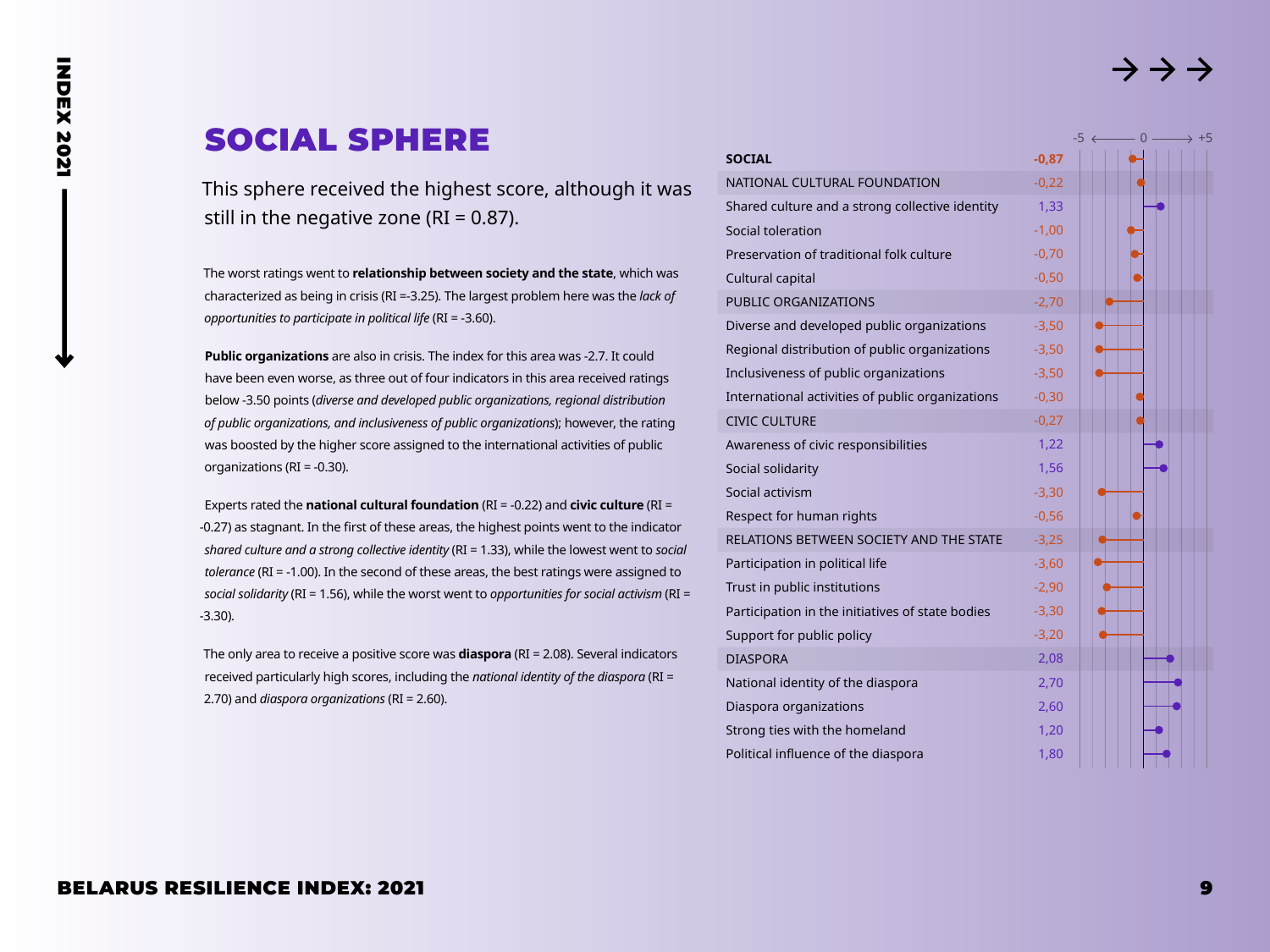# <span id="page-9-0"></span>CONCLUSIONS

The Resilience Index is a new approach to assessing the current state of a country as a multi-faceted system. During our research, we interviewed 39 Belarusian experts to assess the resilience of four domains: the political, economic, social, and information spheres.

The main objective of the Index is to determine the areas in which Belarus is most vulnerable or most resilient (capable of overcoming crises, adapting to their consequences, and evolving).

According to our Index, the political sphere in Belarus is the most vulnerable of the four, with a result of -2.75. To explain this phenomenon, experts listed several negative trends that have been negatively affecting domestic and foreign policy in Belarus: the migration crisis in the summer of 2021, rapidly deteriorating relations with the outside world, withdrawal from the Eastern Partnership, and the unprecedented massive repressions against citizens have all led experts to assess the political sphere in Belarus as extremely vulnerable according to our scale.

On the resilience scale, the social sphere received the best ratings (-0.87) of all analyzed domains. However, the only area with a positive rating in this sphere was the diaspora, which does not directly depend on state actors. Areas such as the relationship between society and the state and public organizations received negative scores. We therefore find it necessary to point out that the assessment given to the social sphere would have been far less rosy if it weren't for the diaspora. That said, we argue that in the current political context, the diaspora may be considered a part of society and thus also the system we our examining, as Belarusians abroad actively influence the agenda both in Belarus and in the international arena. When assessing the social sphere, some experts noted that the concept of a public organization as a structure working only within the country should be revisited. Given the extreme political climate, dozens of public organizations have left the country, and they continue to engage in their activities from abroad. Meanwhile, the development conditions for public associations in Belarus remain dismal and dangerous.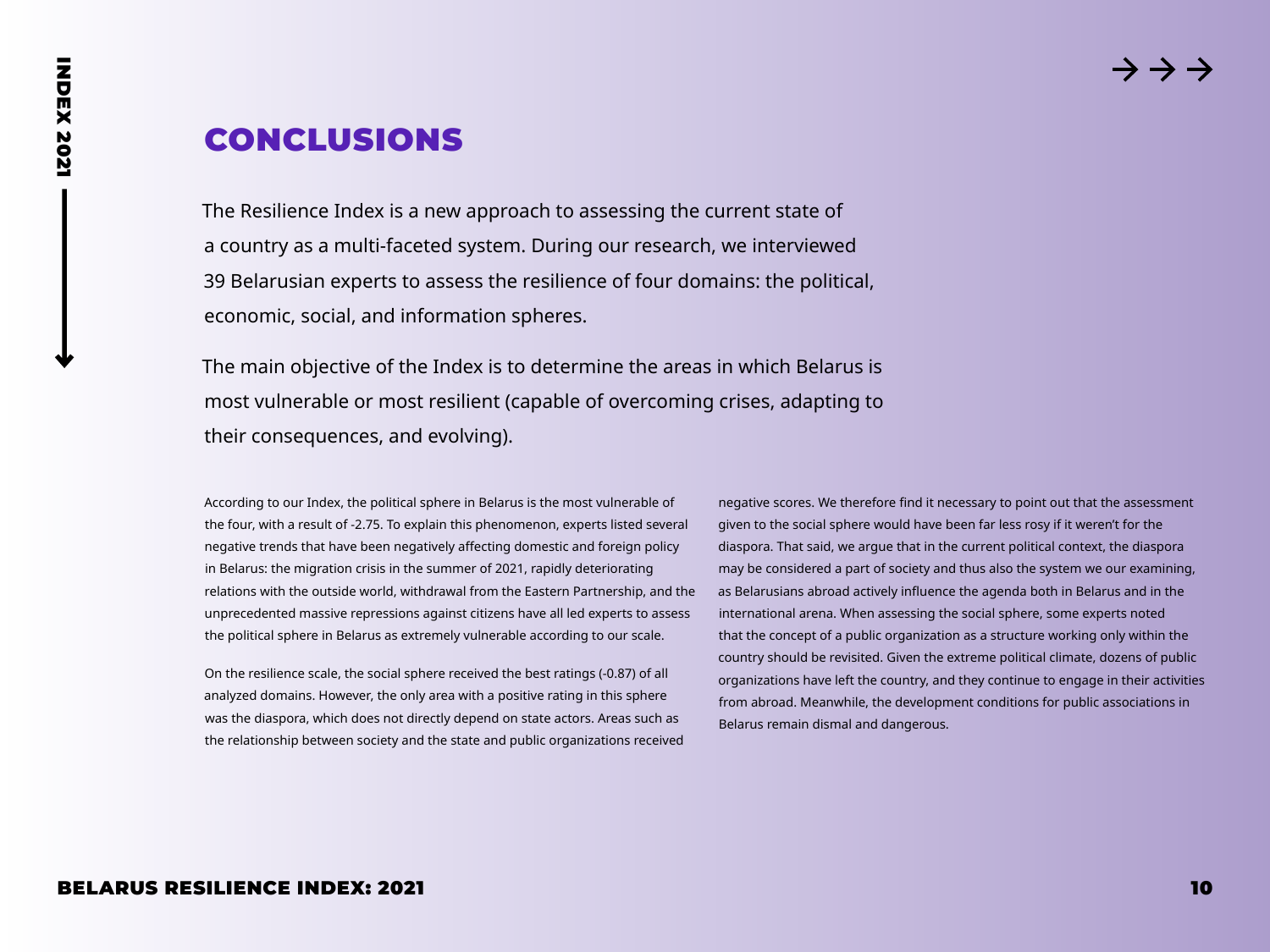Like other spheres, the economic sphere is in a state of crisis (-1.44). Furthermore, the experts were keen to note several important aspects of the economic crisis in Belarus. Although foreign investment never exceeded 3% of GDP over the last 10 years, the current political crisis has further discouraged both foreign and domestic investment. The previous emphasis on high-tech and innovation was disrupted by the political crisis, relocation of IT specialists, and pressure on private companies. Moreover, the government does not provide any effective mechanisms for managing unemployment, while the political crisis only worsens brain drain. Sanctions and the political crisis led experts to negatively assess Belarus's chances of participating in successful international economic systems. Another problem is the lack of economic diversification of foreign markets, as Russia predominates Belarus's exports and imports. Experts were also unanimous in their assessment of gold reserves, which are only sufficient to overcome short-term crises.

One of the most polarized spheres was the information sphere, which was assessed as being in crisis (-2.46). Here, the division between state and nonstate actors turned out to be important. According to experts, the blocking of the websites of independent publications, censorship of traditional media and cyberspace, and the danger—potentially lethal—faced by journalists has put the information sphere in a state of crisis. The experts also underlined the critical situation surrounding journalistic ethics of government news outlets, which have been promulgating propaganda, threats, and hate speech over the past year.

To sum up, as a multifaceted system Belarus cannot be deemed resilient. The results of the Resilience Index show that in all spheres, the system is in a calamitous state—or at best is stagnating. The most important factor influencing these results has been the political crisis: the system has been unable to overcome this stress test in the political sphere. This illustrates how the effects of a crisis in one sphere are not confined to a single part of the system, but instead influence the whole, weakening it and reducing its ability to develop and improve. In this context, it is important to remember that systems in authoritarian regimes depend on the actions of a small group of people; unlike in democracies, large numbers of actors cannot engage in the country's development and improvement. The distribution of responsibilities among various actors—such as public organizations, initiatives, and other representatives of civil society—strengthens a system.

This project has demonstrated the heuristic value of our index, which will continue to grow as we add new indicators. This will allow patterns and change to be tracked—at the country, sphere, and other levels.

Particular attention can be paid to the positions that experts rated highly—these are potential buttresses or zones of growth for the country as a system. Up-todate facts can be useful for political actors, analysts, and researchers wishing to identify the most problematic aspects of Belarusian society that most urgently need reform.

# $\rightarrow$   $\rightarrow$   $\rightarrow$

*We would like to emphasize one more time that this project was conceived and carried out before the start of Russia's military operation in Ukraine (which involved Belarus's participation). Nevertheless, we still believe that the results we obtained remain relevant.*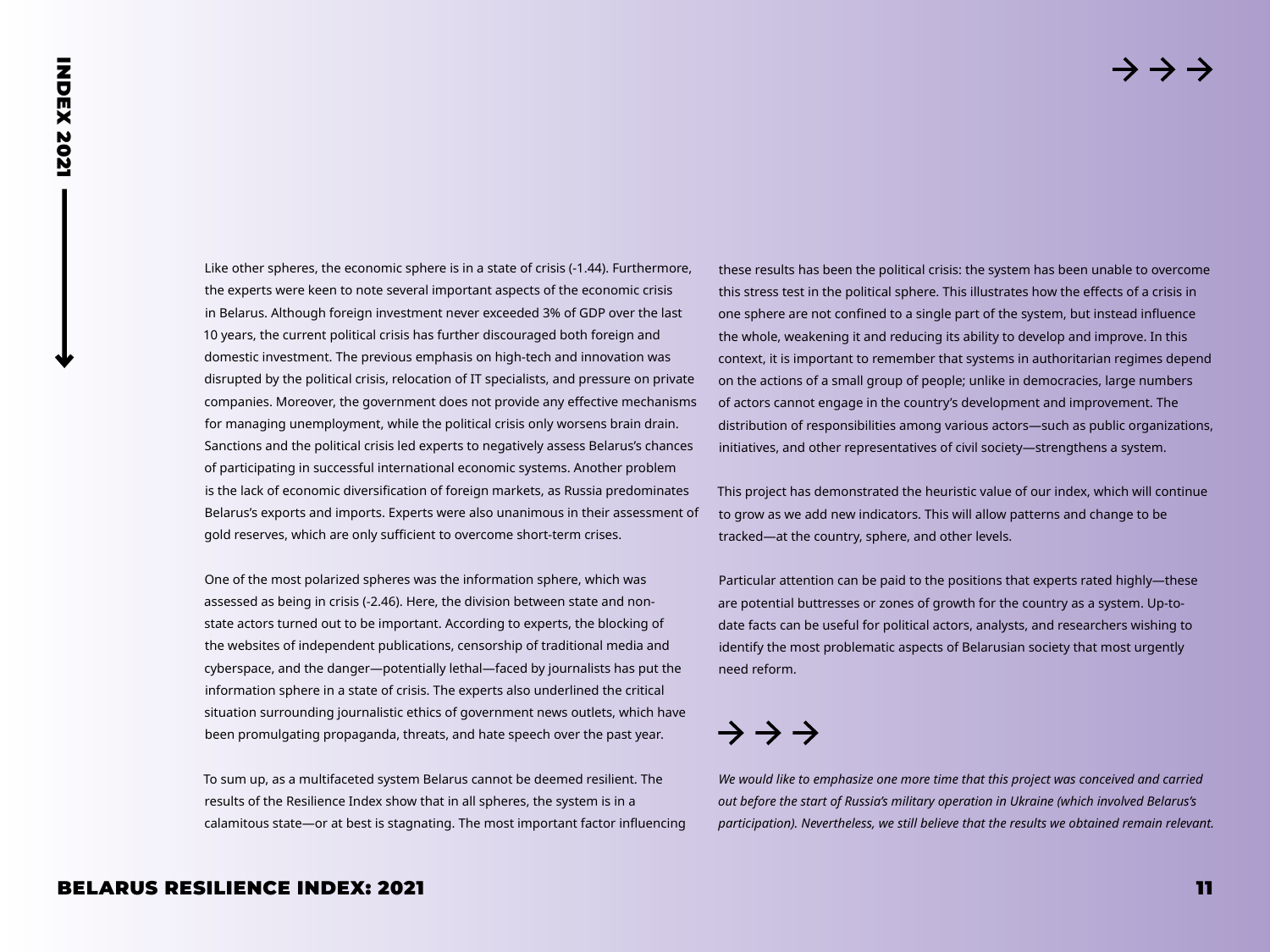<span id="page-11-0"></span>

The methodology of the *Belarus Resilience Index* is based on our original combination and adaptation of two classic social science approaches: structural functionalism and the sphere paradigm (Shavel, 2018), enhanced by our indexation of resilience.

**BELARUS RESILIENCE INDEX: 2021**<br> **BELARUS RESILIENCE INDEX: 2021**<br> **BELARUS RESILIENCE INDEX: 2021**<br> **BELARUS RESILIENCE INDEX: 2021**<br>
<br> **BELARUS RESILIENCE INDEX: 2021**<br>
<br> **BELARUS RESILIENCE INDEX: 2021**<br>
<br> **BELARUS RE** Our understanding of the research subject—the Republic of Belarus—as a complex, aggregated (mega-) system stems from **structural functionalism**. We proceed from the assumption that any system strives to overcome external and internal dysfunctions, and each element of the system (or sub-system) makes some contribution to its general sustainability. Practice shows that no social system—nor any sub-system—can remain in a state of perfect equilibrium. That said, when systems (or sub-systems) interact with each other, a certain dynamic sustainability emerges that causes the systems themselves to evolve.

Thus, we have focused our attention on resilience as a characteristic of a system that determines its ability to retain its authenticity and evolve by overcoming various stresses and crises.

This ability is described as "resilience" in the modern Western tradition.

**Resilience** is a concept that captures the ability of a system to effectively handle external challenges and internal crises. It is a combination of sustainability, flexibility, and preparedness for internal and external stresses. In our case, we used the City Resilience Index and the concept of resilience set forth by Judith Rodin as standard models (*Rodin, Judith (2014), The Resilience Dividend. Being Strong in a World Where Things Go Wrong*).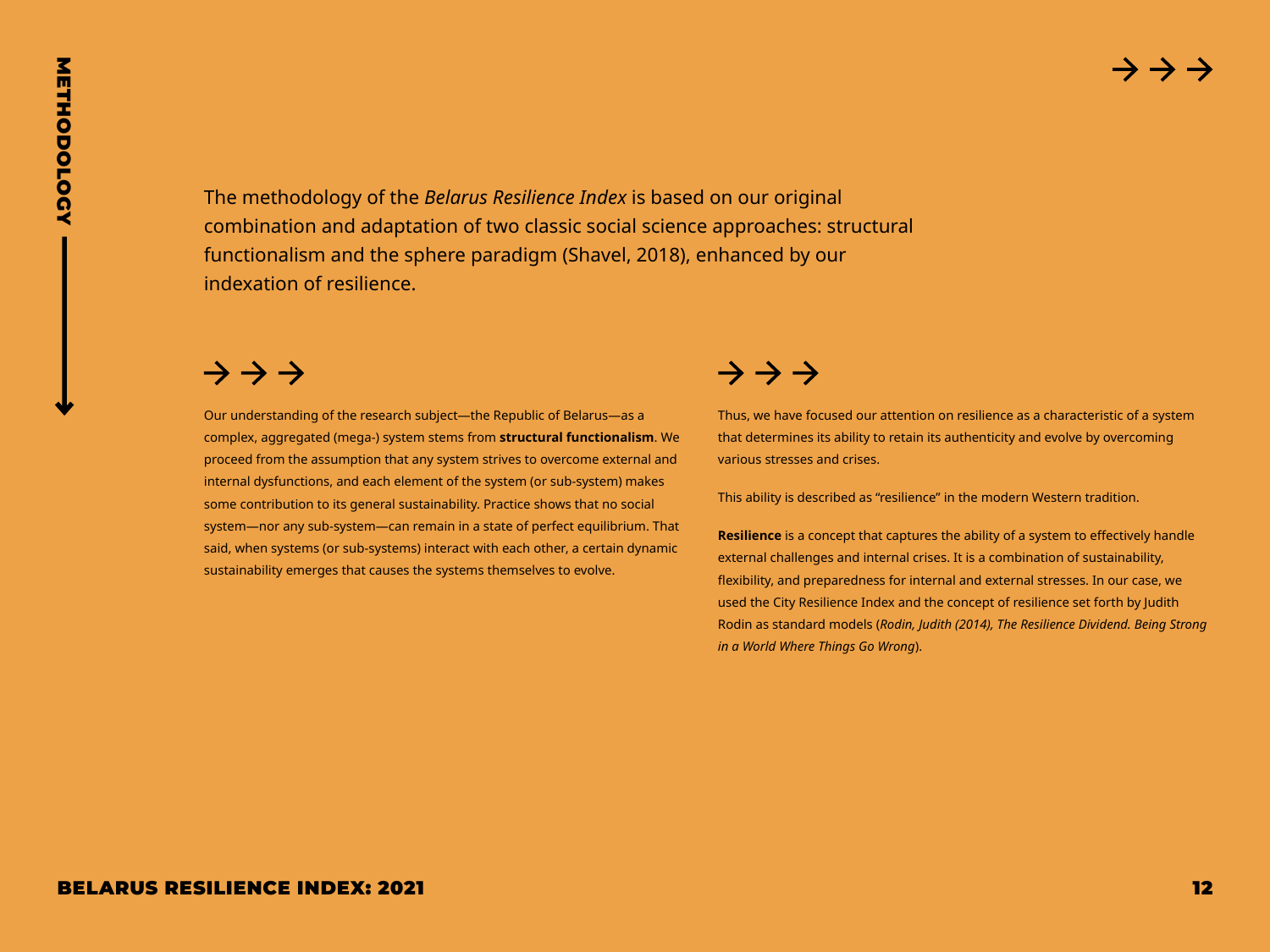# $\rightarrow$   $\rightarrow$   $\rightarrow$

**METHODOLOGY** METHODOLOGY

Any society is an extremely complex system (metasystem) that is difficult to evaluate as a whole. Therefore, we applied the methods proposed by the **sphere paradigm**, which entails singling out several spheres for the Index to focus on. This means that the values assigned to individual spheres should be seen as more salient than the general indicator of the Resilience Index on the country level.

We chose the following main spheres:



#### **THE ECONOMIC SPHERE**

covering industry and the distribution of the country's resources (both tangible and intangible)



#### **THE POLITICAL SPHERE**

which refers to the relations between various subjects and the authorities

#### **THE SOCIAL SPHERE**

covering the conception and affirmation of supra-individual phenomena and actors comprising groups of people



#### **THE INFORMATION SPHERE**

where semantic content is created, transmitted, and re-transmitted

Four is a relatively conventional number of spheres in the humanities. The **political** and **economic spheres** are generally accepted segments of societal systems. Allocating a **social sphere** is also conventional. Following this model, the fourth position usually goes to the cultural sphere, which is understood as a space for cultural production, assimilation, and the transmission of its results. We excluded this sphere due to the vagueness of the concept of "culture" and our need to be concrete with regards to each of the spheres we analyzed. As a result, we decided on the **information sphere** as our fourth category. This

concept corresponds functionally to the idea of "culture" and is one of the most strategically important factors in social dynamics.

*Explanation: given the current situation in the world, we must explain the lack of a block dedicated to the military sphere in our index. This aspect is currently subject to heightened attention, which is natural given the foreign policy context of the world today. However, in peacetime, the military sphere is but one component of the political sphere—and it is not even the largest or most important. This was the prism through which we perceived the military when we were conducting our research. However, in light of the current political climate and the influence of the military sphere on other components of the system, we would certainly have included the military sphere in the Resilience Index as a block if we had performed our research after February 2022.* 

The research team selected several dozen experts to assess the resilience of Belarus in four spheres; experts were assigned spheres based on their scholarly profile. Before having them fill out our questionnaire, we gave each expert detailed instructions describing our methodology and explaining which sphere(s) we assigned to them based on their expertise. We asked the experts to evaluate which sphere would suit them best (several or even all four) and gave them the chance to comment on their reasoning. Out of the 55 experts we approached, 39 chose to take part. The experts who took part in our study included members of non-governmental research centers, leading independent analysts, economists, political scientists, sociologists, and media experts.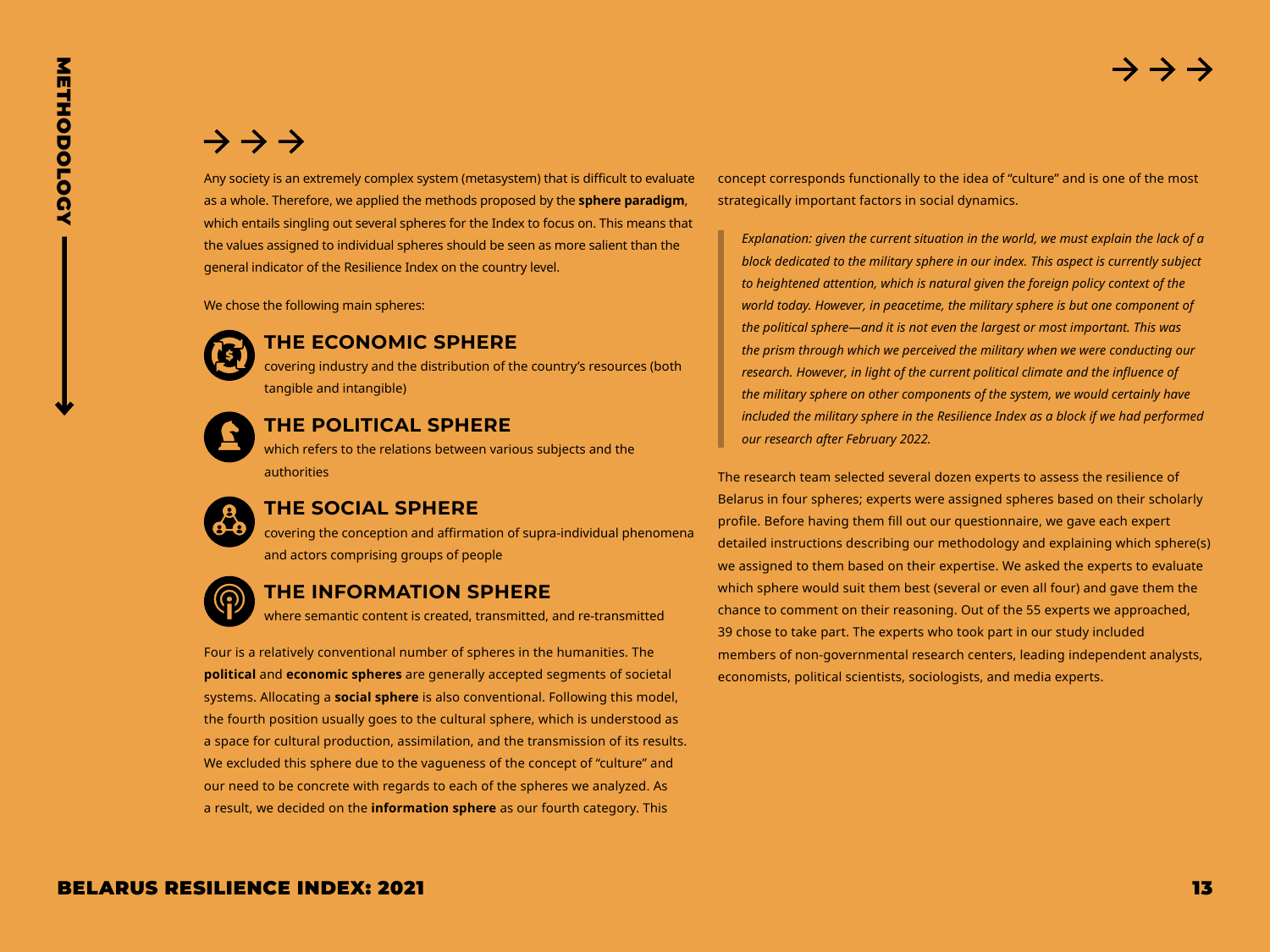# <span id="page-13-0"></span>STRUCTURE OF THE BELARUS RESILIENCE INDEX

We divided the Belarusian system into four spheres, 18 areas, and 77 indicators.

Each sphere consists of four areas, which are relevant for the resilience of both the entire system and individual spheres. Each area was assessed using four or five indicators. The names of the indicators and their explanations (see the appendix) are prescriptive—they represent ideal states of the structural elements of a system, facilitating its resilience and development.

#### **FACTORS THAT CONTRIBUTE TO RESILIENCE**

*• diversity, development, openness, and flexibility, which make a system highly adaptable and allow it to overcome challenges and crises*

#### **FACTORS THAT HINDER RESILIENCE**

*• monopolization, homogeneity, and the conservation of the status quo, which makes systems fragile and sensitive to stresses and shocks.*

To determine the value of the index, we calculated the mean of experts' estimates. Thus, the expert evaluation procedure involves comparing the current state with an ideal one on an 11-point scale, whereby

#### *+5*

fully corresponds to the described ideal state

#### *+1 to +4*

mean there is some correspondence; progress is being made in the right direction

#### *0*

denotes stagnation or lack of movement in any direction

# THE POLITICAL SPHERE SPHERE **SIMOLDONO** THE SOCIAL SPHER

#### *-1 to -4*

mean the situation is more or less critical; things are getting worse

#### *-5*

means there is a crisis; the status quo is the opposite of ideal

#### BELARUS RESILIENCE INDEX: 2021 14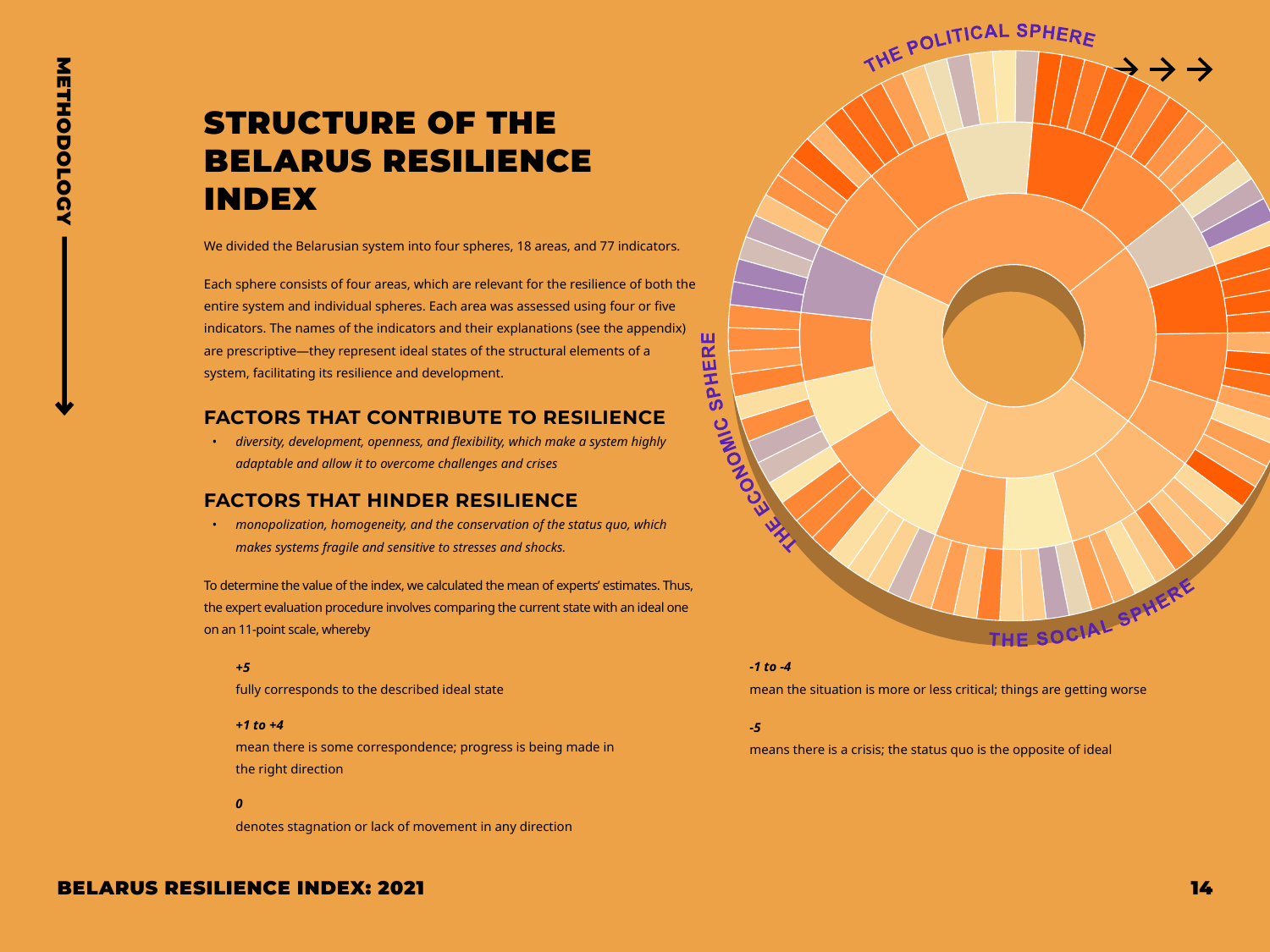In general, resilience can be defined as the ability of a system to respond to crises through preparation, risk management, and adaptation to the conditions that emerge.

**Resilience** is the ability of any system (individual, social, or organizations) to prepare for failures brought about by crises, recover after shocks or stresses, and adapt to new circumstances, drawing on lessons from past experience. This concept of dynamic sustainability is relevant to many fields: it can be used to analyze countries, regions, ecosystems, industry, architecture, etc. In this study, we aimed to holistically analyze the resilience of Belarus—a system comprising an entire country.

To do so, we propose an expanded methodology that factors in political polarization, the enhanced role of individual actors, and the agency of certain groups that, prior to the political crisis, had not been decisive stakeholders capable of affecting the country's sustainability. Thus, our Resilience Index incorporates the political, social, and economic realities specific to Belarus, thereby avoiding the risk of adapting the concept of resilience wholesale from fields like climate science or engineering.

The point of our resilience analysis is to expand the tools for growth available to Belarus in its new environment: the crisis can be seen as an opportunity to strengthen the Belarusian system, forging new and unexpected connections and exploring paths to development. In other words, we are looking to create a resilience dividend.

<span id="page-14-0"></span>**BELARUS RESILIENCE CON DEFINITION ASSESSED AT A SURFACE IN A SURFACE IN A SURFACE INTO A SURFACE INTO A SURFACE INTO A SURFACE INTO A SURFACE IN A SURFACE INTO A SURFACE IN A SURFACE INTO A SURFACE INTO A SURFACE INTO A** A resilient system is dynamic: it is built on preparedness, responsibility, and the activation of its dormant elements. Such a system entails cooperation between formal and informal actors, as well as various technologies and tools. There are four stages to the development of a resilient system: rapid growth, conservation, release caused by reaching some threshold (collapse/crisis), and then reorganization/adaptation (Rodin, 2014). In order to analyze a system's disadvantages and subsequently strengthen it, feedback from the system's participants must be obtained. Often, structural factors (limited educational opportunities or high unemployment) can influence concrete phenomena (such as the crime rate); thus, in order to solve seemingly surface-level problems, stakeholders must work with the system's structure as a whole.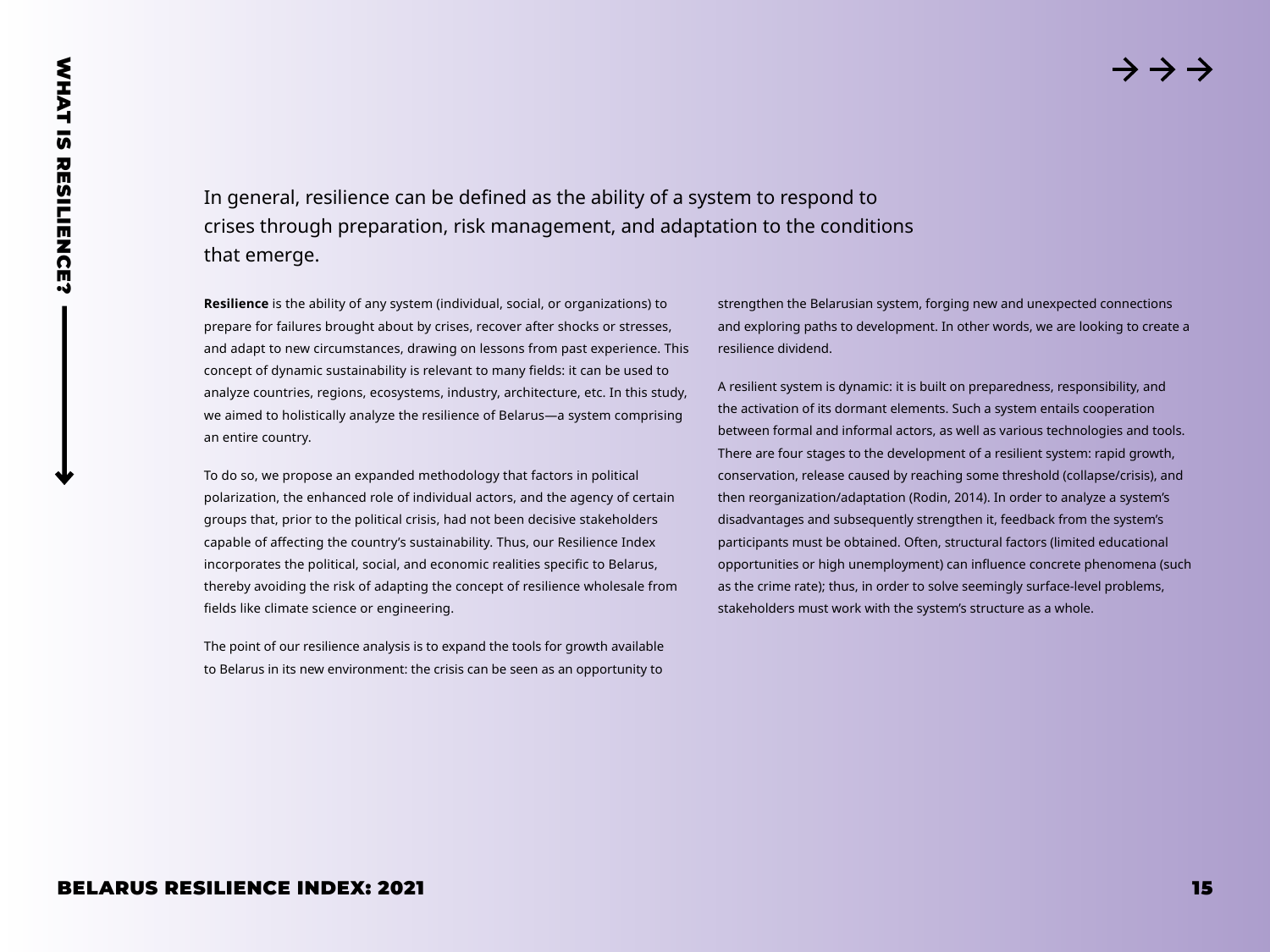The concept of resilience underlies the development of international documents, political programs, and academic conferences. Resilience refers to the ability of systems to react to crises through preparation, risk management, and adaptation to the new conditions that arise.

The concept of resilience was widely applied after the 9/11 terrorist attacks; however, besides the framework's ability to help prevent terrorism and restore systems after such incidents, resilience has started being applied to other fields as well (Borovikova, May 2018). The resilience framework is being applied with particular success to the study of the climate and natural disasters. In recent years, the concept has been used in fields as varied as politics, education, energy, and cyberspace.

Resilience is the ability of any system (individual, social, or an organization) to prepare for failures brought about by crises, recover after shocks or stresses, and adapt to new circumstances, drawing on lessons from past experience. The concept of dynamic sustainability is relevant to many fields; it can be used to analyze countries, regions, ecosystems, industry, architecture, etc.

A resilient system has five main characteristics: awareness, diversity, integration, self-regulation, and adaptation (*Rodin, J. 2014*).

#### **1. AWARENESS**

describes cognizance of strengths and weaknesses, as well as the desire and ability to update information, re-evaluating and monitoring changing situations.

#### **2. DIVERSITY**

means that a multitude of different individuals, approaches, and scenarios should play a positive role in preparing a system for future crises. Critical functions should not all be performed by a single element of the system.

#### **3. INTEGRATION**

entails transparent communication between subjects, encouraging coordinated and effective decisions. It is important for the system to be simultaneously diverse and coherent. Diversity allows for various opinions and alternatives that strengthen the system. Meanwhile, systemic integration is vital for the coordination of ideas and actors, which allows goals to be achieved more effectively.

#### **4. SELF-REGULATION**

means that a breakdown does not lead to a crisis, as the system is prepared and can "safely fail."

#### **5. ADAPTATION**

is the ability of a system to evolve and change in a given situation, managing to return to its pre-crisis condition. A sustainable system is not one that has achieved permanent stability, but rather one that focuses on adapting to crises and failures.

It is also important to understand that the resilience of one object (person, city, or country) can negatively affect the resilience of another object. Therefore, to assess Belarus as a whole country—as a system being evaluated for resilience—we propose an expanded methodological approach that takes into account political polarization, the heightened role of particular actors, and the agency of groups that had not been decisive stakeholders influencing resilience before the political crisis.

Thus, our Resilience Index considers the political, social, and economic realities of Belarus while avoiding the risks of adapting the concept of resilience wholesale from fields like engineering or climate science.

The point of building a resilient system is not to make the country completely stable and unchanging, but rather to expand the development tools available to it in new situations, thereby turning crises into opportunities to strengthen the system. When building a resilient system, new and unexpected connections, opportunities, and development paths can be found. This has been termed the resilience dividend.

A resilient system is dynamic: it is built on preparedness, responsibility, and the activation of its dormant elements. Such a system entails cooperation between formal and informal actors, as well as various technologies and tools. There are four stages to the development of a resilient system: rapid growth, conservation, release caused by approaching a threshold (collapse/crisis), and then reorganization/adaptation. In order to analyze a system's disadvantages and subsequently strengthen it, obtaining feedback from the system's participants is crucial. Often, structural factors (limited educational opportunities or high unemployment) can influence concrete phenomena (such as the crime rate). Thus, in order to resolve surface-level problems, it is necessary to work with the structure of the system as a whole. For example, it is unlikely that a country relying fully on technologies that harm the environment will be wealthy.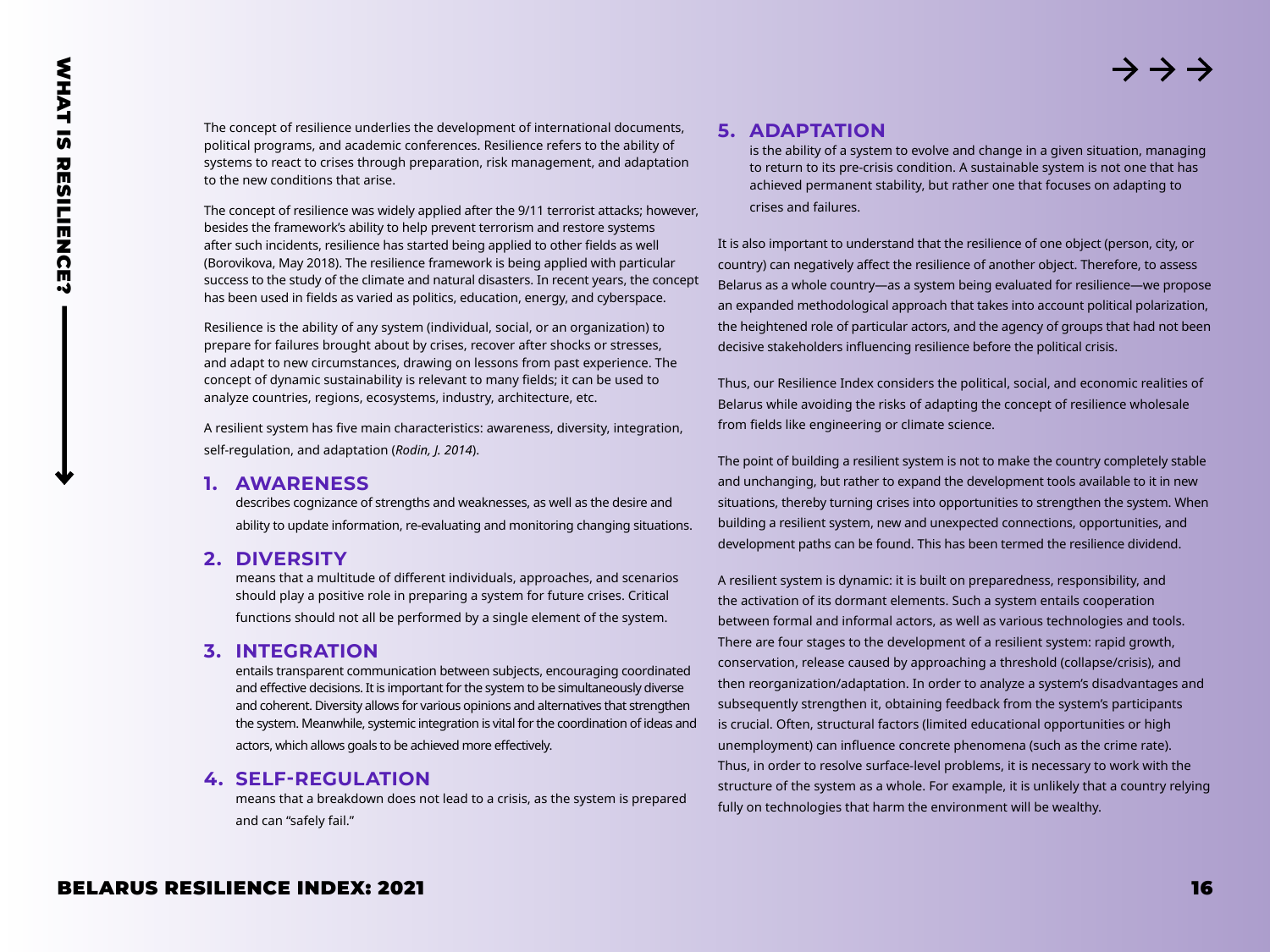

# ALESIA RUDNIK

Researcher of the Center for New Ideas. Lesia comes from Hrodna and lives in Stockholm. She received master's degrees in Political Science and Journalism in Sweden. She is currently writing a PhD thesis on the communication of political bloggers in authoritarian states. Lesia was one of the coordinators of a successful campaign to change the official name of Belarus in Swedish from "Vitryssland" to "Belarus." She worked with international projects in the areas of human rights protection and election observation. She has publications in Swedish, German, British, and Belarusian media outlets. Lesia's spheres of interest include technology development and democratization, journalism of decisions, political technologies.

<span id="page-16-0"></span>

# **HENADZ** KORSHUNAU

Senior Researcher, Center for New Ideas. He was born and raised in Minsk. He graduated with honors from the Faculty of Philosophy and Social Sciences of the Belarusian State University. He worked for 9 years at the Institute of Sociology of the National Academy of Sciences of Belarus, then for three years at the Institute of Economics, the Belarusian State University and the Center for Systems Analysis and Strategic Studies. From 2018 to 2020 – Director of the Institute of Sociology of the National Academy of Sciences of Belarus.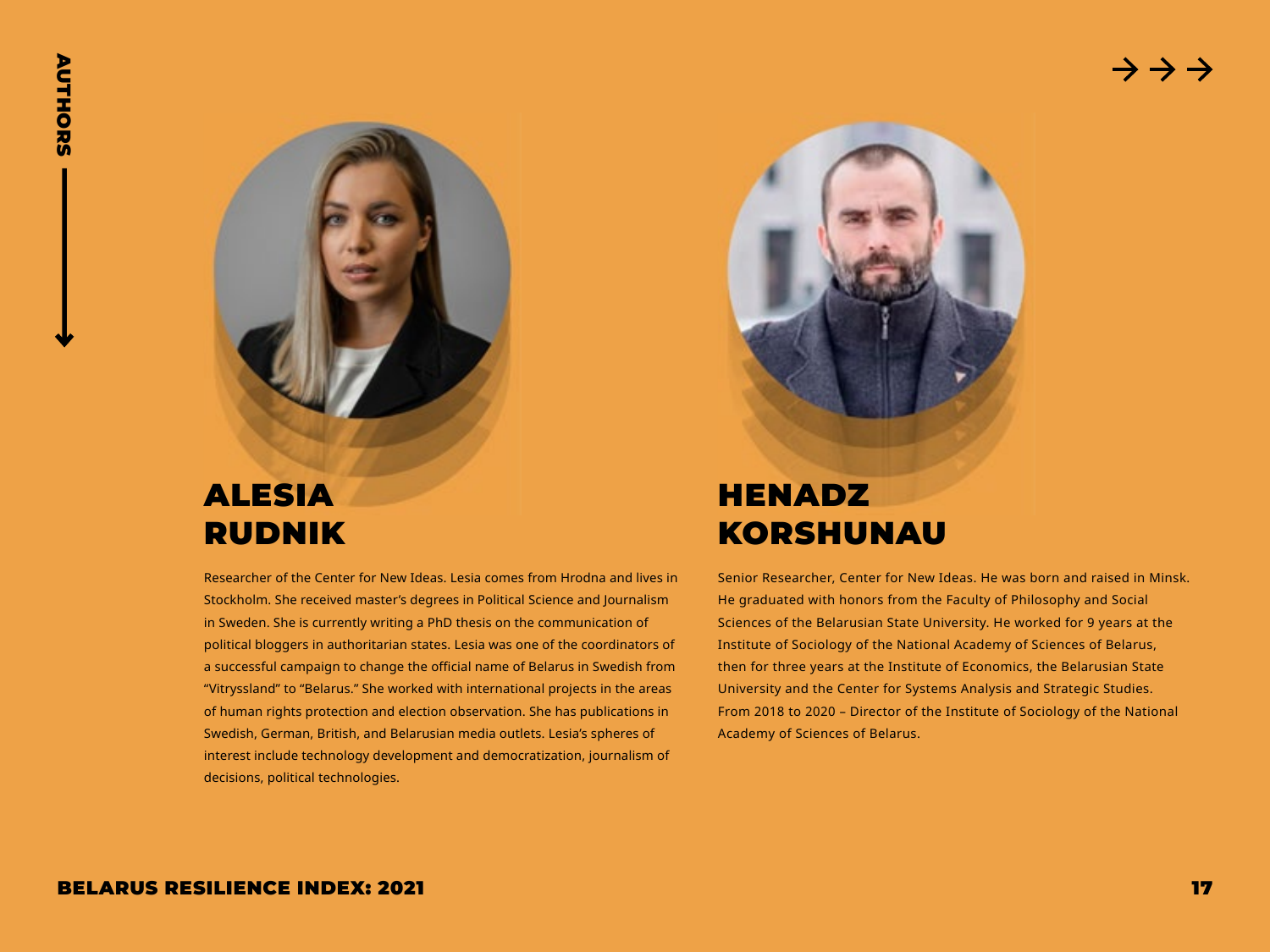# <span id="page-17-0"></span>BECOME OUR EXPERT<br>
BECOME OUR EXPERT<br>
Drop us a line: info@newbelarus.vision<br> **BECOME OUR EXPERT**<br>
Drop us a line: info@newbelarus.vision<br> **BELARUS RESILIENCE INDEX: 2021** BECOME OUR EXPERT NEXT YEAR

Drop us a line: [info@newbelarus.vision](mailto:info@newbelarus.vision)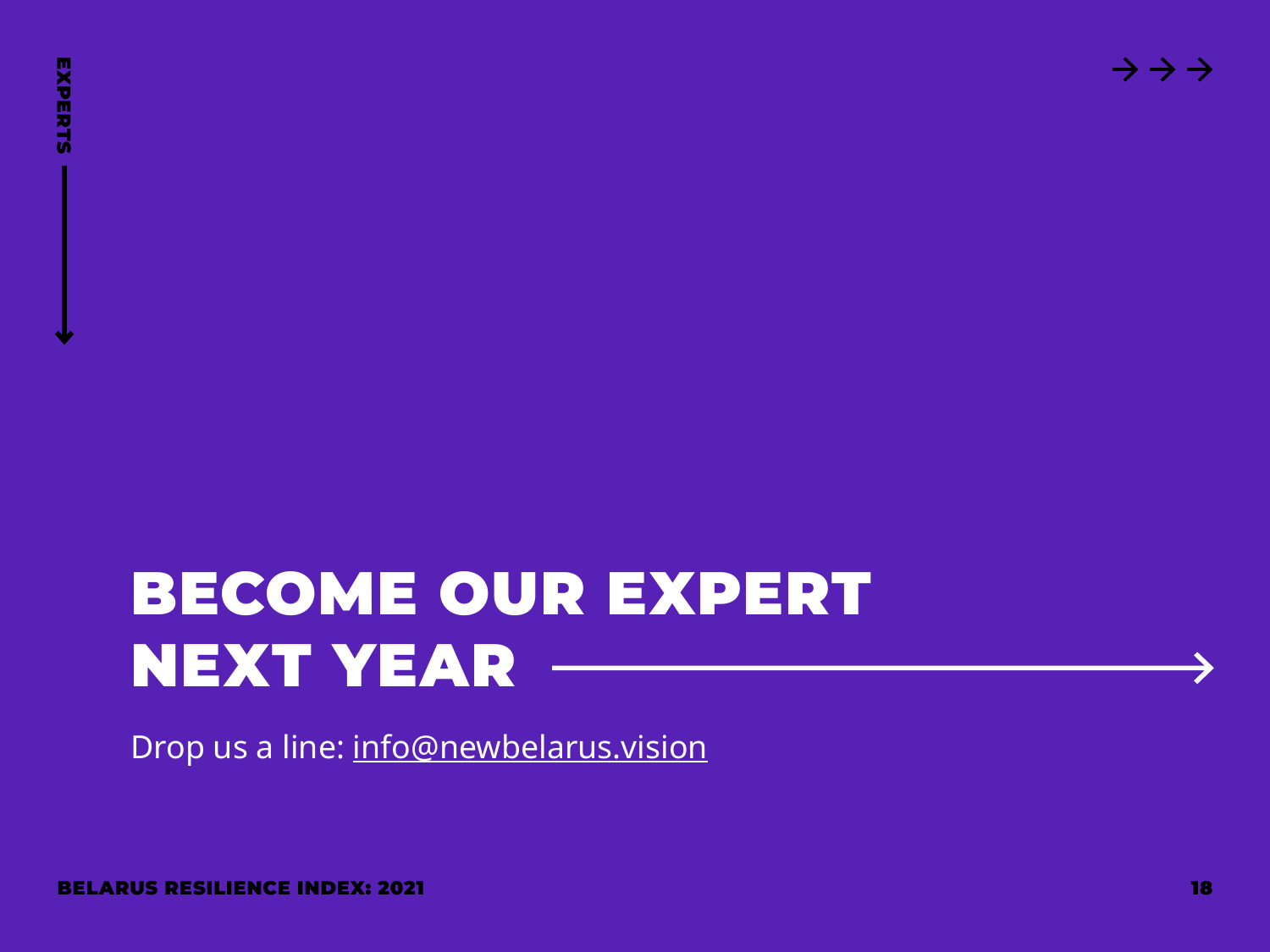# ECONOMIC

<span id="page-18-0"></span>

| <b>ECONOMIC</b><br><b>AREA</b>                      | <b>INDICATOR</b>                                        | <b>INDICATOR EXPLANATION</b>                                                                                                                           |
|-----------------------------------------------------|---------------------------------------------------------|--------------------------------------------------------------------------------------------------------------------------------------------------------|
| <b>LABOR</b>                                        | Employment                                              | Targeted policy of creating good conditions for job growth                                                                                             |
|                                                     | Effective management of unemployment                    | Inclusive labor policy with mechanisms for fostering the skills needed on the<br>current and emerging labor market                                     |
|                                                     | Rational distribution of income                         | Creation of conditions that stimulate reasonable income growth and its fair<br>distribution                                                            |
|                                                     | Alignment of labor migration with national<br>interests | Effective measures aimed at attracting and retaining highly educated and<br>qualified personnel                                                        |
| <b>ECONOMIC BASE</b>                                | Diversification of foreign markets                      | Effective diversification of foreign markets to mitigate economic risks                                                                                |
|                                                     | Regional distribution of production                     | Reasonable distribution of production throughout the country to achieve both<br>an economic and social effect                                          |
|                                                     | Sectoral economic policy                                | Analysis of indicators in various industries with a primary focus on the most<br>promising sectors                                                     |
|                                                     | Equitable conditions for all forms of business          | Creation of an equitable and favorable environment for businesses of different<br>forms and sizes: public, private, foreign; small, medium, and large. |
| <b>BUDGETARY AND FINANCIAL</b><br><b>ACTIVITIES</b> | Sufficient gold reserves                                | Sufficient gold reserves to overcome potential crises                                                                                                  |
|                                                     | Trade balance                                           | Maintenance of a favorable (positive) trade balance                                                                                                    |
|                                                     | Manageable public debt                                  | Sufficient funds for servicing and/or reducing public debt                                                                                             |
|                                                     | GDP growth                                              | Gradual and steady GDP growth                                                                                                                          |
| <b>RESOURCES FOR</b><br><b>DEVELOPMENT</b>          | Favorable investment climate                            | Favorable and consistently improving conditions for attracting domestic and<br>foreign investment                                                      |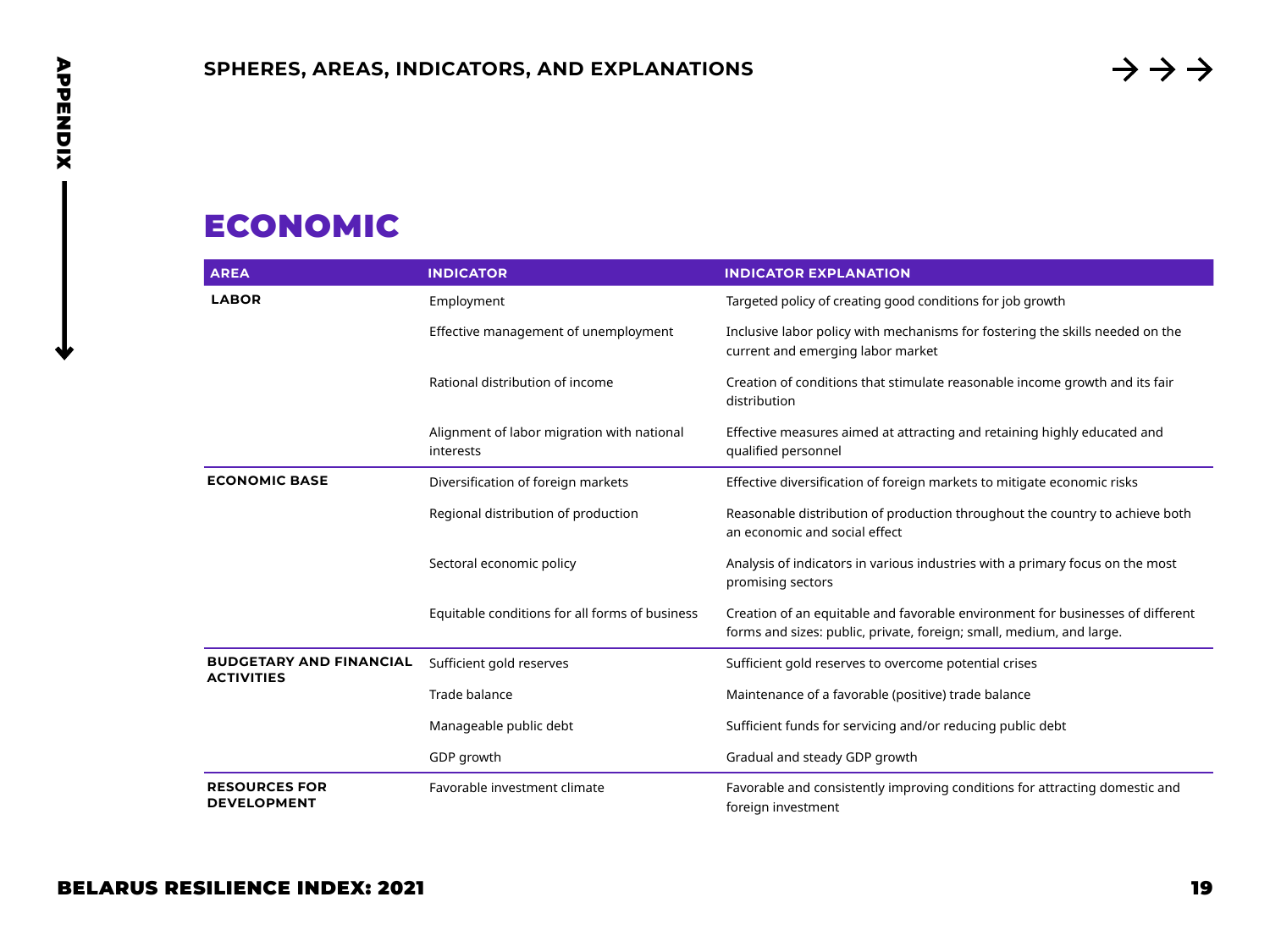| <b>AREA</b> | <b>INDICATOR</b>                                 | <b>INDICATOR EXPLANATION</b>                                       |
|-------------|--------------------------------------------------|--------------------------------------------------------------------|
|             | Pursuit of high technology and innovation        | Emphasis on high-tech and innovative industries                    |
|             | Encouragement of private enterprise              | Incentive system for fostering private enterprise at all levels    |
|             | Participation in international production chains | Integration of the country's economy into broader economic systems |

# POLITICAL

| <b>AREA</b>                                   | <b>INDICATOR</b>                                                            | <b>INDICATOR EXPLANATION</b>                                                                                                                                                                                         |
|-----------------------------------------------|-----------------------------------------------------------------------------|----------------------------------------------------------------------------------------------------------------------------------------------------------------------------------------------------------------------|
| <b>PUBLIC ADMINISTRATION</b><br><b>SYSTEM</b> | Effective coordination between state actors<br>within the government        | Comprehensive and flexible communication (including feedback) among various<br>branches, levels, and actors within the government                                                                                    |
|                                               | Rational decision-making processes                                          | Transparent, inclusive, and comprehensive development of policies and<br>strategies for government planning, decision-making, and policy execution.                                                                  |
|                                               | Mutual understanding between the authorities<br>and various interest groups | The authorities consider the interests of various groups in the country (social,<br>political, ethnic, etc.); there is inclusive and constructive cooperation among all<br>actors involved in public decision-making |
|                                               | Proactive collaboration                                                     | The state supports the development of civil society, seeking to include active-<br>minded citizens and their organizations/associations in the development of the<br>country at all levels                           |
|                                               | Crisis monitoring and management                                            | Comprehensive, high-quality state and independent monitoring of the situation<br>in the country (economic, technological, ecological, etc.), allowing the state to<br>manage emergencies holistically                |
| <b>LAW AND ORDER</b>                          | Rule of law and human rights                                                | Public order and security systems are based on respect for human rights; they<br>are kept in check by laws                                                                                                           |
|                                               | Fair and accessible justice                                                 | Effective, independent, impartial justice mechanisms                                                                                                                                                                 |
|                                               | Competent and conscientious police force                                    | The police conscientiously and effectively perform their duty to keep citizens safe.                                                                                                                                 |
|                                               | Active corruption prevention                                                | Transparent and effective approach to combatting corruption in all spheres<br>of life                                                                                                                                |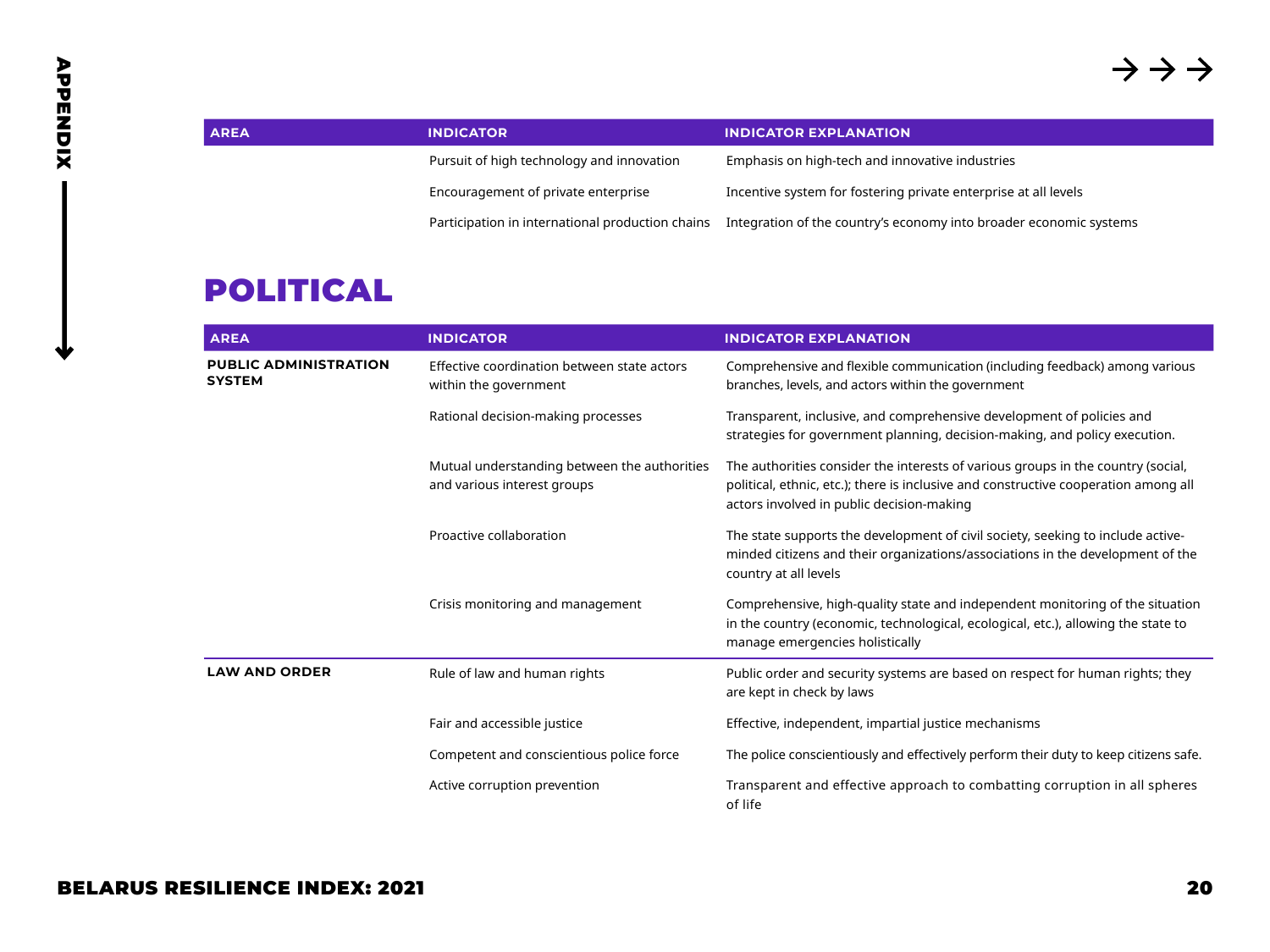| <b>AREA</b>                  | <b>INDICATOR</b>                                    | <b>INDICATOR EXPLANATION</b>                                                                                                                                                                |
|------------------------------|-----------------------------------------------------|---------------------------------------------------------------------------------------------------------------------------------------------------------------------------------------------|
|                              | Effective crime prevention and deterrence<br>system | Comprehensive, cooperative, and strategic crime deterrence mechanisms                                                                                                                       |
| <b>SOCIAL INFRASTRUCTURE</b> | Effective social security system                    | Effective social security system for vulnerable groups                                                                                                                                      |
|                              | Reliable healthcare system                          | Affordable, high-quality medical care for all groups (covering aspects ranging<br>from sanitary control to ambulance services)                                                              |
|                              | High-quality and inclusive education                | The education system inclusively provides the entire population with the<br>objective, scientific knowledge necessary for personal development and social<br>competence.                    |
|                              | Effective pension system                            | The pension system works reliably, ensuring a decent level of well-being for its<br>participants.                                                                                           |
|                              | Developed, modern housing infrastructure            | Well-maintained engineering systems; logistics, transport,<br>telecommunications, and other infrastructure; stable operation of rapid<br>response services of various types                 |
| <b>DOMESTIC POLICY</b>       | Transparent and legitimate electoral processes      | The government fulfils its obligations to ensure democratic, fair, and free<br>elections                                                                                                    |
|                              | Functioning separation of powers                    | The executive, judicial, and legislative branches function independently of one<br>another                                                                                                  |
|                              | Strong local government                             | The local authorities have enough autonomy to make independent decisions at<br>their own level; they are afforded opportunities to influence political decision-<br>making at higher levels |
|                              | Healthy political competition                       | Favorable environment for the development of political parties, organizations,<br>and other actors in the political process                                                                 |
|                              | Tolerance of the political activity of citizens     | Citizens' political activity is valued by the state, which actively fosters civic<br>education and encourages political involvement                                                         |
| <b>FOREIGN POLICY</b>        | Friendly relations with other countries             | Developed network of diplomatic missions, absence of diplomatic scandals                                                                                                                    |
|                              | Improvements to the country's image                 | Purposeful attempts by the authorities to improve the country's image abroad<br>through broad political, economic, cultural, sporting, and other global ties.                               |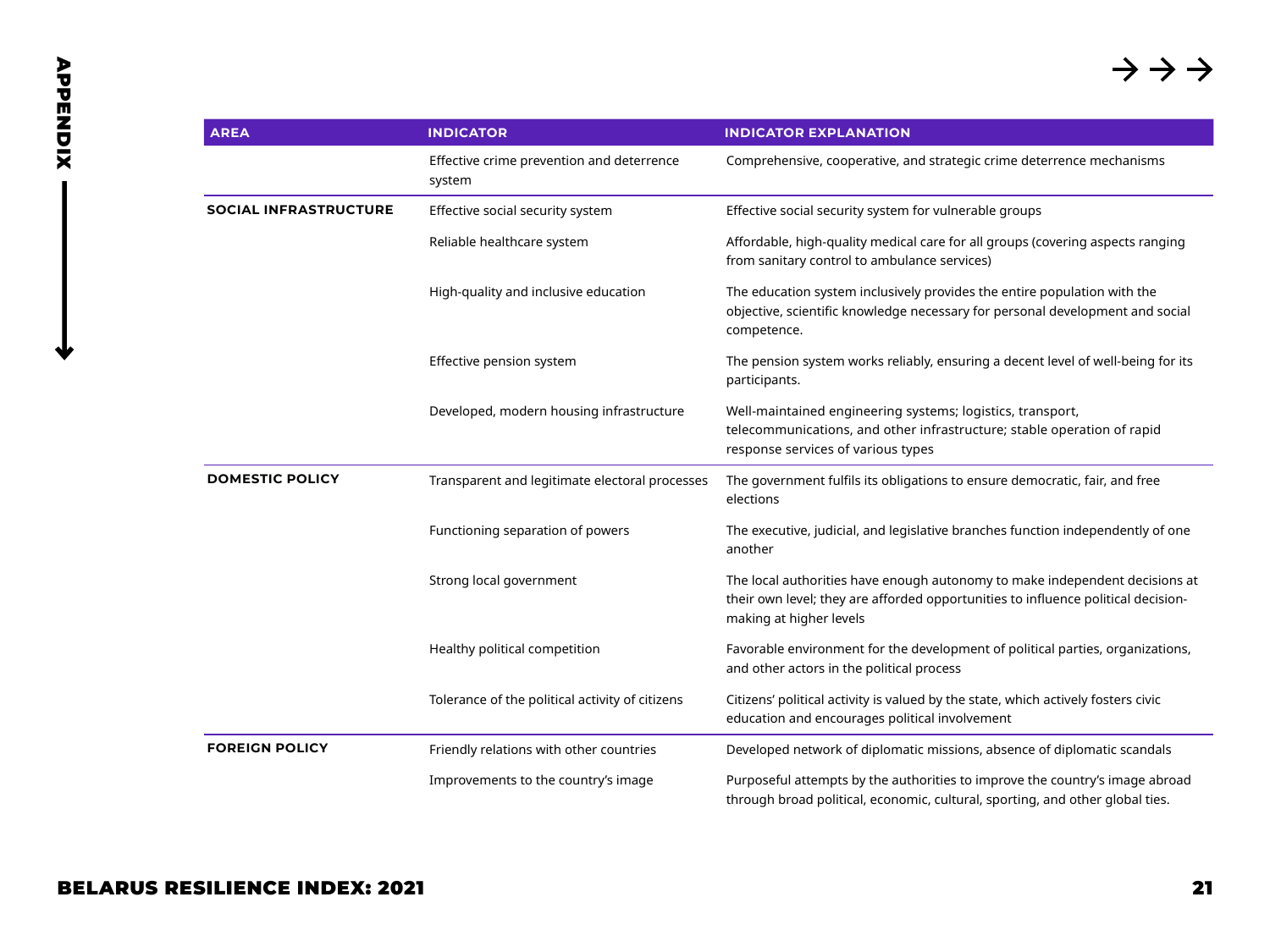| <b>AREA</b> | <b>INDICATOR</b>                                                                  | <b>INDICATOR EXPLANATION</b>                                                                                                                  |
|-------------|-----------------------------------------------------------------------------------|-----------------------------------------------------------------------------------------------------------------------------------------------|
|             | Support for citizens abroad                                                       | Systematic cooperation with Belarusians abroad; friendly and long-term<br>relations with representatives of the diaspora                      |
|             | Contribution to the activities of international<br>organizations and associations | Transparent and mutually beneficial relations with a wide range of foreign policy<br>partners in supranational and international associations |
|             | Emphasis on good-neighborliness                                                   | Unequivocal respect for sovereignty and respect for neighboring countries                                                                     |

# SOCIAL

| <b>AREA</b>                                   | <b>INDICATOR</b>                                                      | <b>INDICATOR EXPLANATION</b>                                                                                                            |
|-----------------------------------------------|-----------------------------------------------------------------------|-----------------------------------------------------------------------------------------------------------------------------------------|
| <b>NATIONAL CULTURAL</b><br><b>FOUNDATION</b> | Shared culture and a strong collective identity                       | Existence of a collective consciousness and culture that most of the country's<br>inhabitants identify with                             |
|                                               | Social toleration                                                     | Mutual acceptance of different groups (linguistic, national, religious, etc.)                                                           |
|                                               | Preservation of traditional folk culture                              | Popularization of various elements of traditional culture (cuisine, handicrafts,<br>clothing, etc.)                                     |
|                                               | Cultural capital                                                      | Familiarity with classical elements of world culture and modern trends: theaters,<br>museums, exhibitions, etc.                         |
| <b>PUBLIC ORGANIZATIONS</b>                   | Diverse and developed public organizations                            | Effectively functioning public organizations of various types (territorial,<br>professional, human rights, ecological, religious, etc.) |
|                                               | Regional distribution of public organizations                         | Public organizations cover all regions of the country                                                                                   |
|                                               | Inclusiveness of public organizations                                 | All population groups are represented by public organizations, which seek to<br>resolve their problems and defend their rights          |
|                                               | International activities of public organizations<br>(NGOs and GONGOs) | Public organizations participate in the activities of a wide range of foreign and<br>international organizations                        |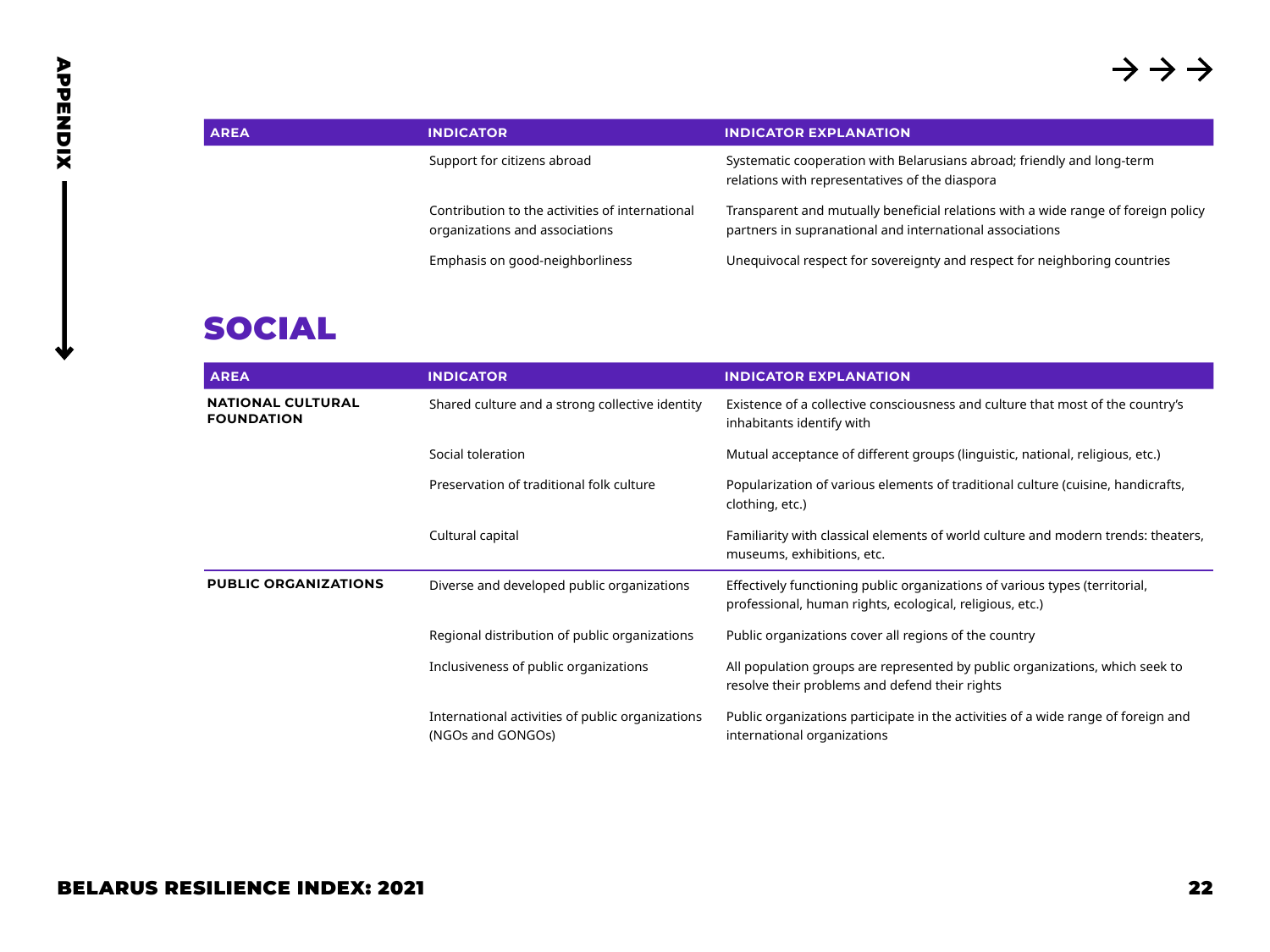| <b>AREA</b>                                              | <b>INDICATOR</b>                                 | <b>INDICATOR EXPLANATION</b>                                                                                                             |
|----------------------------------------------------------|--------------------------------------------------|------------------------------------------------------------------------------------------------------------------------------------------|
| <b>CIVIC CULTURE</b>                                     | Awareness of civic responsibilities              | People understand and accept their duties as citizens; they take responsibility<br>for what's happening in the country                   |
|                                                          | Social solidarity                                | Solidarity and mutual aid at the neighborhood, territorial, professional, and<br>other levels                                            |
|                                                          | Social activism                                  | Citizens actively participate in public life; they express their opinions and take<br>part in solving social problems.                   |
|                                                          | Respect for human rights                         | Understanding of the importance of human rights, respect for them as common<br>and personal values                                       |
| <b>RELATIONS BETWEEN</b><br><b>SOCIETY AND THE STATE</b> | Participation in political life                  | Active participation of citizens in the political life of the country                                                                    |
|                                                          | Trust in public institutions                     | Trust of citizens in governance structures and agencies that uphold public order                                                         |
|                                                          | Participation in the initiatives of state bodies | Most citizens take part in events or initiatives instigated by the authorities in<br>some way.                                           |
|                                                          | Support for public policy                        | As a whole, society supports the government's policies                                                                                   |
| <b>DIASPORA</b>                                          | National identity of the diaspora                | Developed national and civic consciousness of the diaspora                                                                               |
|                                                          | Diaspora organizations                           | A developed network of institutional and informal organizations connecting<br>Belarusians abroad with each other and with their homeland |
|                                                          | Strong ties with the homeland                    | Maintenance of regular, productive ties with the homeland; active support for<br>the homeland                                            |
|                                                          | Political influence of the diaspora              | Sufficient skills and resources to lobby for the country's interests abroad                                                              |

# INFORMATION

| <b>AREA</b>           | <b>INDICATOR</b>                    | <b>INDICATOR EXPLANATION</b>                                    |
|-----------------------|-------------------------------------|-----------------------------------------------------------------|
| <b>INFRASTRUCTURE</b> | Diverse, accessible information and | Diverse and competitive systems that ensure the distribution of |
|                       | telecommunication networks          | telecommunication services throughout the country.              |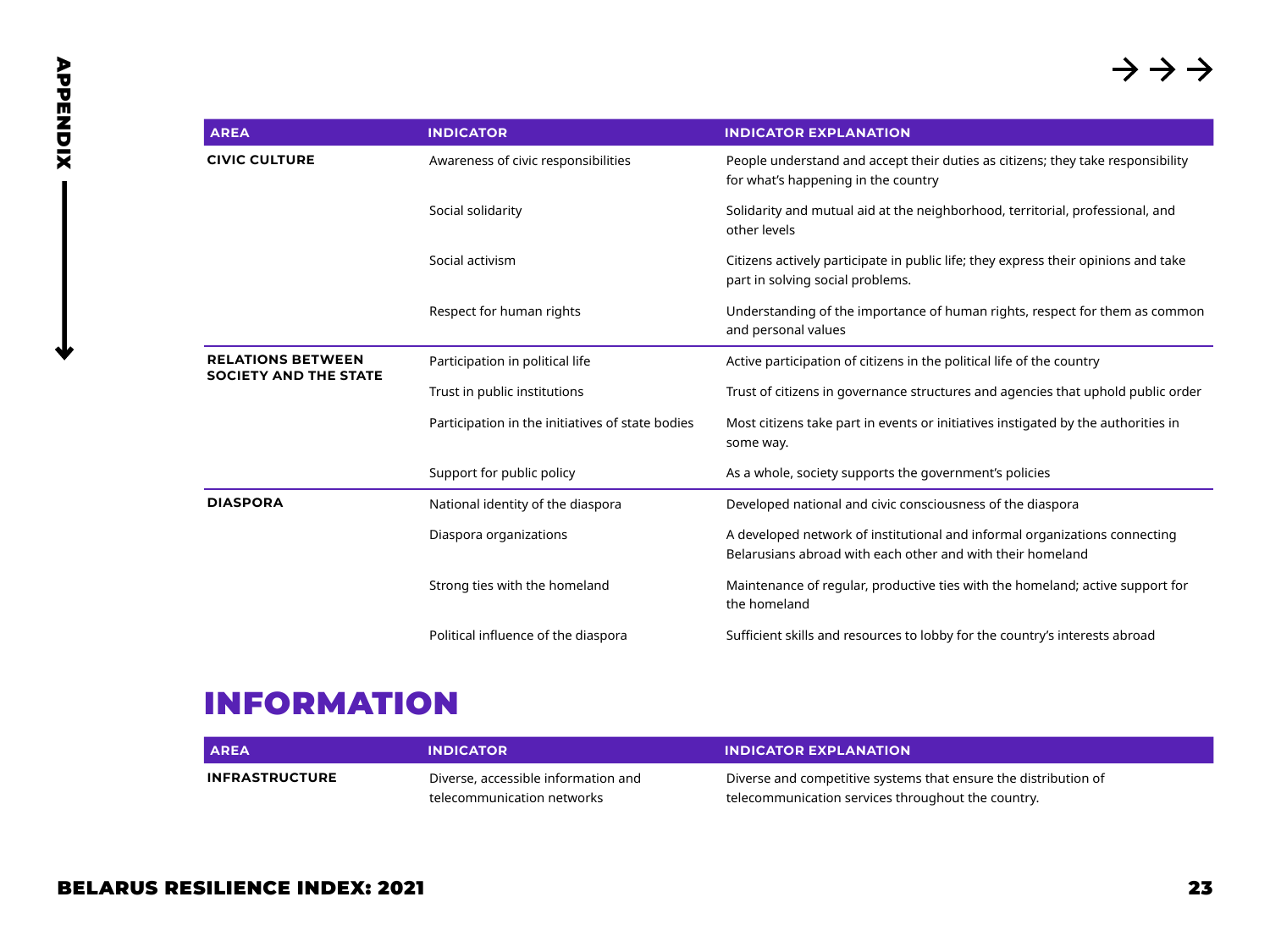| <b>AREA</b>                                          | <b>INDICATOR</b>                                       | <b>INDICATOR EXPLANATION</b>                                                                                                                                                                         |
|------------------------------------------------------|--------------------------------------------------------|------------------------------------------------------------------------------------------------------------------------------------------------------------------------------------------------------|
|                                                      | Fast information system                                | Up-to-date information can be rapidly dispersed (the vast majority of the<br>country is covered by television and radio signals, broadband internet, and<br>postal services)                         |
|                                                      | Prices for telecommunication services                  | Affordable prices for telecommunication services                                                                                                                                                     |
|                                                      | Widespread media literacy                              | Inclusive efforts to raise awareness in society of the risks and opportunities of<br>using various sources of information ("media security")                                                         |
| <b>FRIENDLY ENVIRONMENT</b><br><b>FOR MEDIA WORK</b> | Safety for journalists                                 | Opportunities for unhindered and safe journalistic work                                                                                                                                              |
|                                                      | Absence of legal barriers                              | Independent media outlets can be registered; they can function freely within the<br>bounds of the law                                                                                                |
|                                                      | Absence of technical barriers                          | Absence of artificial technological barriers: access to printing houses,<br>telecommunication networks, and TV/radio stations                                                                        |
|                                                      | Absence of ideological barriers                        | The activities of the media are not subject to ideologically motivated censorship<br>from the government                                                                                             |
| <b>MEDIA DIVERSITY</b>                               | Multi-level media sources                              | Developed network of national, regional, and local media                                                                                                                                             |
|                                                      | De-monopolized media space                             | Accessibility and equal conditions for various types of media: state-owned and<br>private, pro-regime and oppositional                                                                               |
|                                                      | Media openness                                         | Opportunities for foreign and international media to work freely in the country                                                                                                                      |
|                                                      | Support for domestic media outlets                     | The government actively supports domestic media outlets                                                                                                                                              |
| <b>RESPONSIBILITY OF MEDIA</b><br><b>ACTORS</b>      | Inclusiveness of publications and topics               | The media represent and defend the interests of various social groups and<br>societal strata.                                                                                                        |
|                                                      | Independent information policy                         | The media can apply their own independent information policy                                                                                                                                         |
|                                                      | Standards of journalistic ethics                       | The media generally conduct their work properly, on the basis of mutual respect                                                                                                                      |
|                                                      | Democratic nature of the state's information<br>policy | The information policy of the state aims to ensure free access to information,<br>equitable conditions for the media, and the support and protection of public<br>interests in the information field |